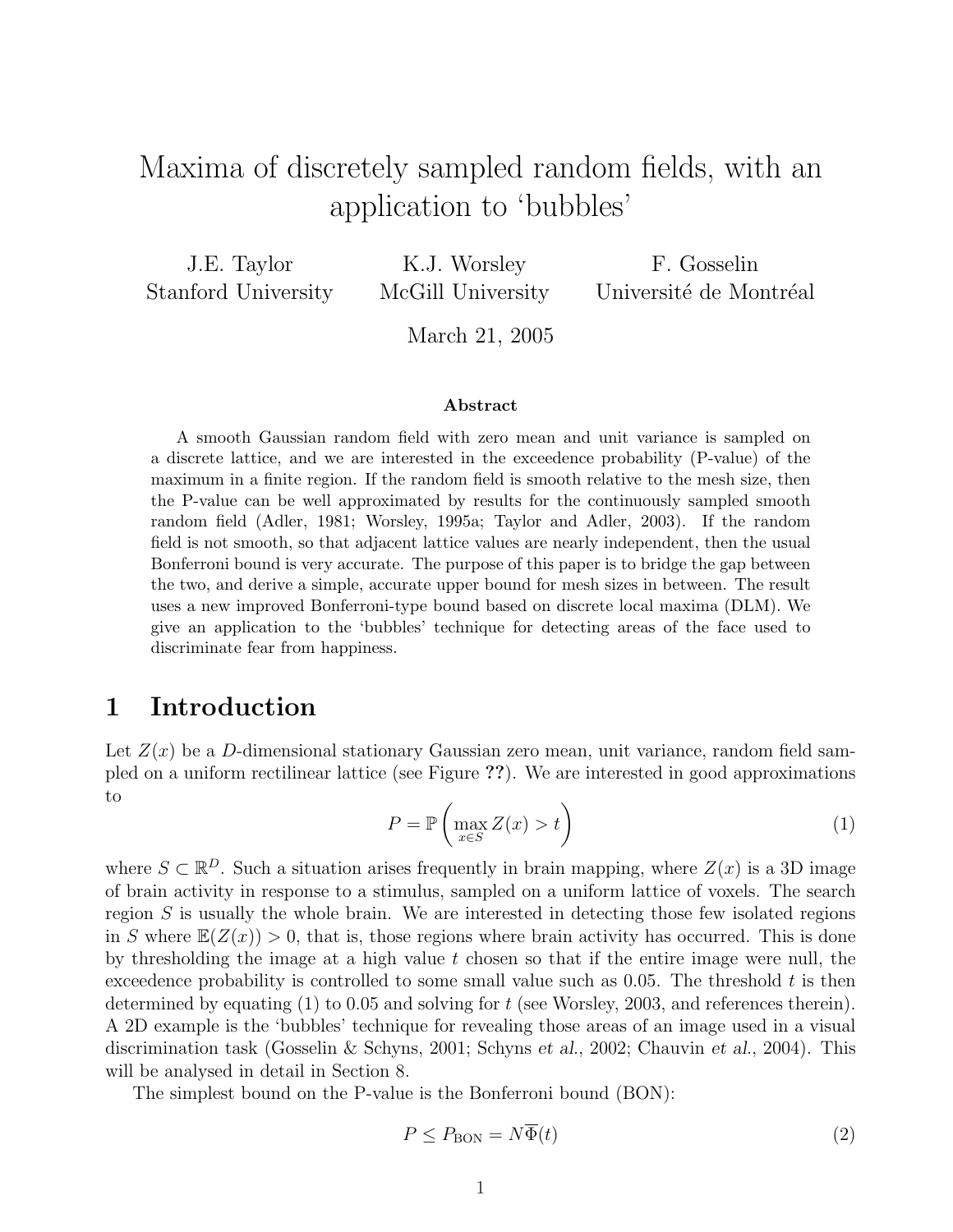

Figure 1: The problem. A smooth Gaussian random field  $Z(x)$  is sampled on a rectilinear lattice, and we want to find a good approximation to the P-value of the maximum inside a search regions S. For unsmoothed data (a), Bonferroni is accurate; for very smooth data (c), the expected Euler characteristic method is very accurate; we seek a good approximation in between (b). The data shown is actually a blow-up of the central portion of Figure 4.

where N is the number of lattice points inside S and  $\overline{\Phi}(z) = \mathbb{P}(Z > z)$ ,  $Z \sim N(0, 1)$ . If the random field is not smooth, so that its sampled values are roughly independent, then (2) is very accurate, but if the random field is very smooth, then it becomes too conservative.

If the random field is smooth relative to the mesh size and  $S$  is convex or nearly so then very accurate approximations to (1) have recently been found using the expected Euler characteristic (expected EC, or XEC) of the excursion set of a continuously sampled random field (Adler, 1981; Taylor & Adler, 2003). In 2D, the EC counts the number of connected components minus the number of holes in the excursion set, which for high thresholds takes the value 1 if the maximum exceeds the threshold, and 0 otherwise. Hence XEC approximates the P-value of the maximum for high thresholds. For an isotropic Gaussian random field the XEC depends on the roughness of the random field measured by

$$
\operatorname{Var}\left(\frac{\partial Z(x)}{\partial x}\right) = \lambda I,\tag{3}
$$

where I is the  $D \times D$  identity matrix. Then the XEC  $P_{\text{XEC}}$  is

$$
P \approx P_{\text{XEC}} = \sum_{d=0}^{D} \mu_d(S) \left(\frac{\lambda}{2\pi}\right)^{d/2} \frac{\partial^d \overline{\Phi}(t)}{\partial t^d},\tag{4}
$$

where  $\mu_d(S)$  is the d-dimensional Minkowski functional or intrinsic volume of S (Worsley, 1995a). In 2D, the intrinsic volumes are:  $\mu_0(S)$  is the EC of S (=1 if S is simply connected);  $\mu_1(S)$  is half the perimeter length of S;  $\mu_2(S)$  is the area of S.

In the brain mapping literature, smoothness is conveniently measured by FWHM, defined as follows. If  $Z(x)$  is modelled as white noise convolved with an isotropic Gaussian-shaped as ionows. If  $Z(x)$  is modelied as white holse convolved with an isotropic Gaussian-shaped<br>filter, then FWHM is the Full Width at Half Maximum of this filter. FWHM is √8log2 times the standard deviation of the Gaussian filter, and in terms of  $\lambda$ , it can be shown that

$$
FWHM = \sqrt{4\log 2/\lambda}.\tag{5}
$$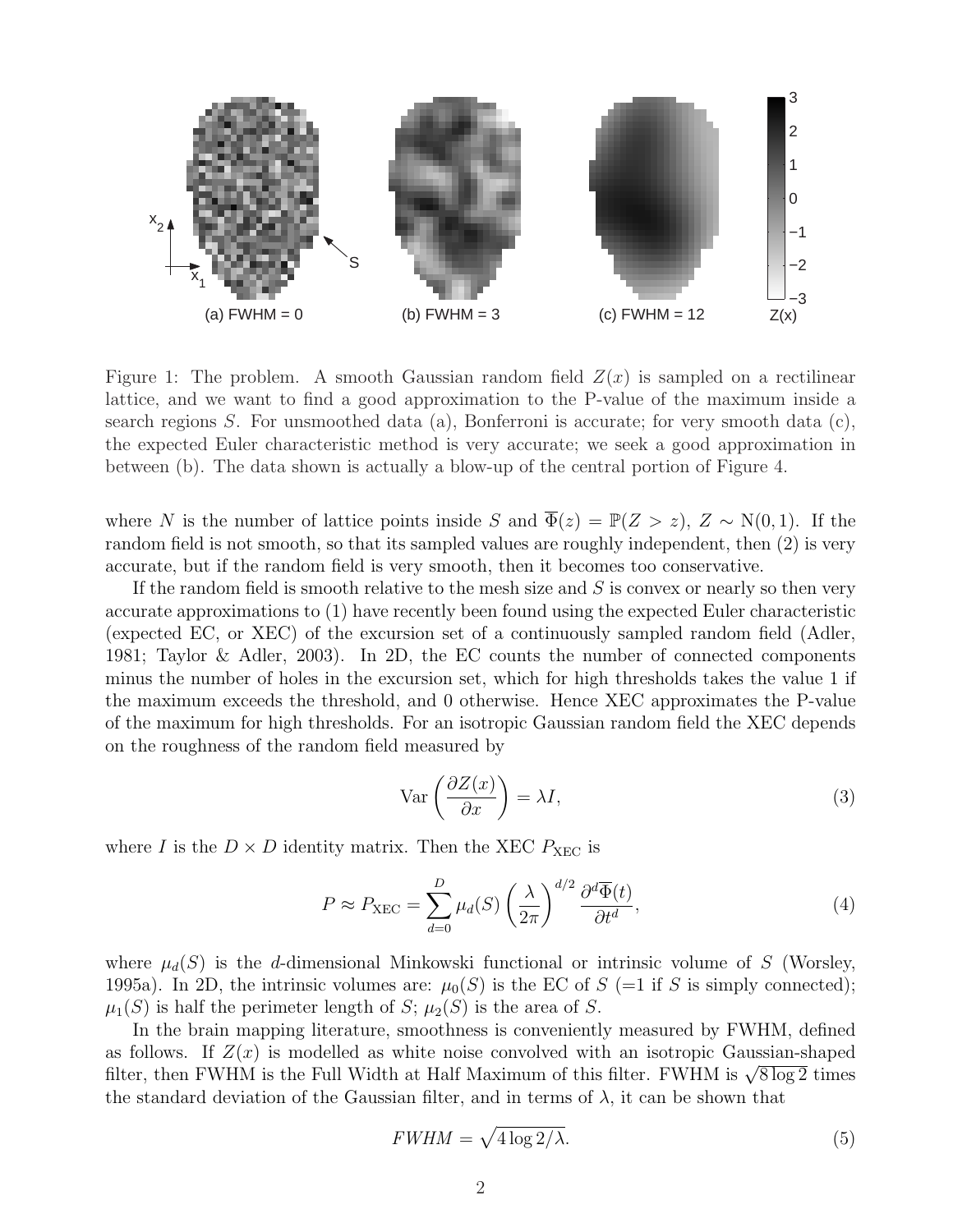The XEC P-values (4) are then roughly proportional to the volume of S divided by  $FWHM<sup>D</sup>$ , so that as the random field becomes less smooth, then these P-values become larger.

Figure 2 illustrates the point. Gaussian random fields were simulated on a  $256^2$  lattice by smoothing white noise with an isotropic Gaussian filter. For  $FWHM < 1$  lattice step BON is accurate; for  $FWHM > 5$  lattice steps XEC is accurate.

A simple solution is to take the best of both, i.e. the minimum of the two P's or thresholds. This will give P-values that are never more than twice the true value in the example in Figure 2. This method is currently used by the FMRISTAT (Worsley et al., 2002) and SPM software (Frackowiak et al., 2003) for the statistical analysis of brain imaging data. The purpose of this paper is to look for something better for the mid range of FWHM . Extensions to non-Gaussian random fields are given in Worsley (2005).

#### 2 Improved Bonferroni bounds

The problem of determining  $P$  in (1) can be boiled down to this. We have a set of events  $A_x = \{Z(x) > t\}$  and we seek a good approximation to the probability of their (finite) union

$$
P = \mathbb{P}\left(\cup_{x \in S} A_x\right). \tag{6}
$$

We are interested in the case where S is large (typically 50,000) and P is small (typically 0.05). The Bonferroni inequality gives (2), but to do better, we should try to incorporate more information. There is a long history of trying to improve the Bonferroni bound by adding or subtracting more higher order terms of the form

$$
P = \mathbb{P}\left(\bigcup_{x \in S} A_x\right) \le \sum_{J \subset S} (-1)^{|J|-1} f(J) \mathbb{P}\left(\bigcap_{x \in J} A_x\right) \tag{7}
$$

for some positive function f on subsets of S. Of course with  $f(J) = 1$  (7) is an equality, but the idea is to set f to zero for most high order intersections, and still retain a sharp inequality. The remaining terms, involving low-order intersections and hence low-dimensional integrals, can then be evaluated numerically. A good example which works well when  $D = 1, S = \{1, \ldots, n\}$ and neighbouring values of  $Z(x)$  are highly correlated is

$$
\mathbb{P}\left(\bigcup_{x\in S}\right) \leq \sum_{x=1}^{n} \mathbb{P}(A_x) - \sum_{x=1}^{n-1} \mathbb{P}(A_x \cap A_{x+1})\tag{8}
$$

(Hunter, 1976; Worsley, 1982). It can easily be generalised by replacing the second summation over adjacent lattice points by a summation over edges of a tree on S. Tomescu (1986) generalised it to hyper-trees. Naiman & Wynn (1972, 1977) considered the conditions on  $f(J)$ under which (7) is an equality or inequality, with applications to importance sampling. There has been recent work by Dohmen (2000, 2003) improving the results of Galambos & Simonelli (1996) and Kwerel (1975) who considered the case where  $f(J)$  takes the same value for all subsets J of the same size. Further work along these lines has been done by Kounias (1986) and Grable (1993). A related problem, with links to False Discovery Rate, is addressed by Simes (1986) and Sarkar (1998). Some of these methods have found applications in maximally selected rank statistics (Hothorn & Lausen, 2003).

However none of these methods work well for the problem of a smooth random field sampled on a rectilinear grid. The only exception is (8) in the 1D case, which turns out, as the mesh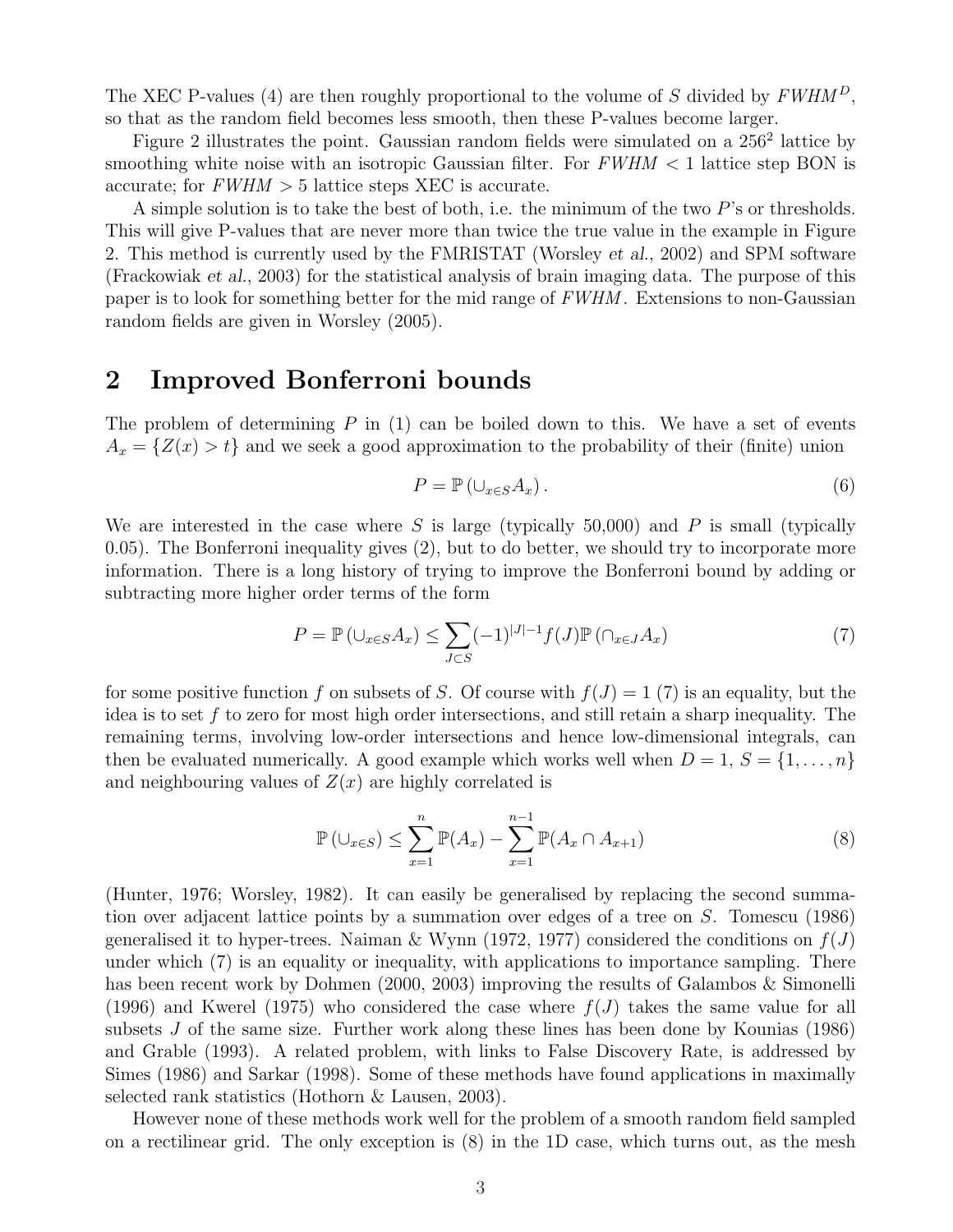

Figure 2: (a) Comparison of Bonferroni (BON), expected Euler characteristic (XEC) and proposed Discrete Local Maxima (DLM) P-values for a 224<sup>2</sup> lattice search region, as a function of filter FWHM relative to mesh size,  $FWHM/v$ . The thresholds were the P=0.05 thresholds based on 9999 simulations (True). Error bars are  $\pm 1$  Sd. (b) Same as in (a), but replacing P-value by threshold.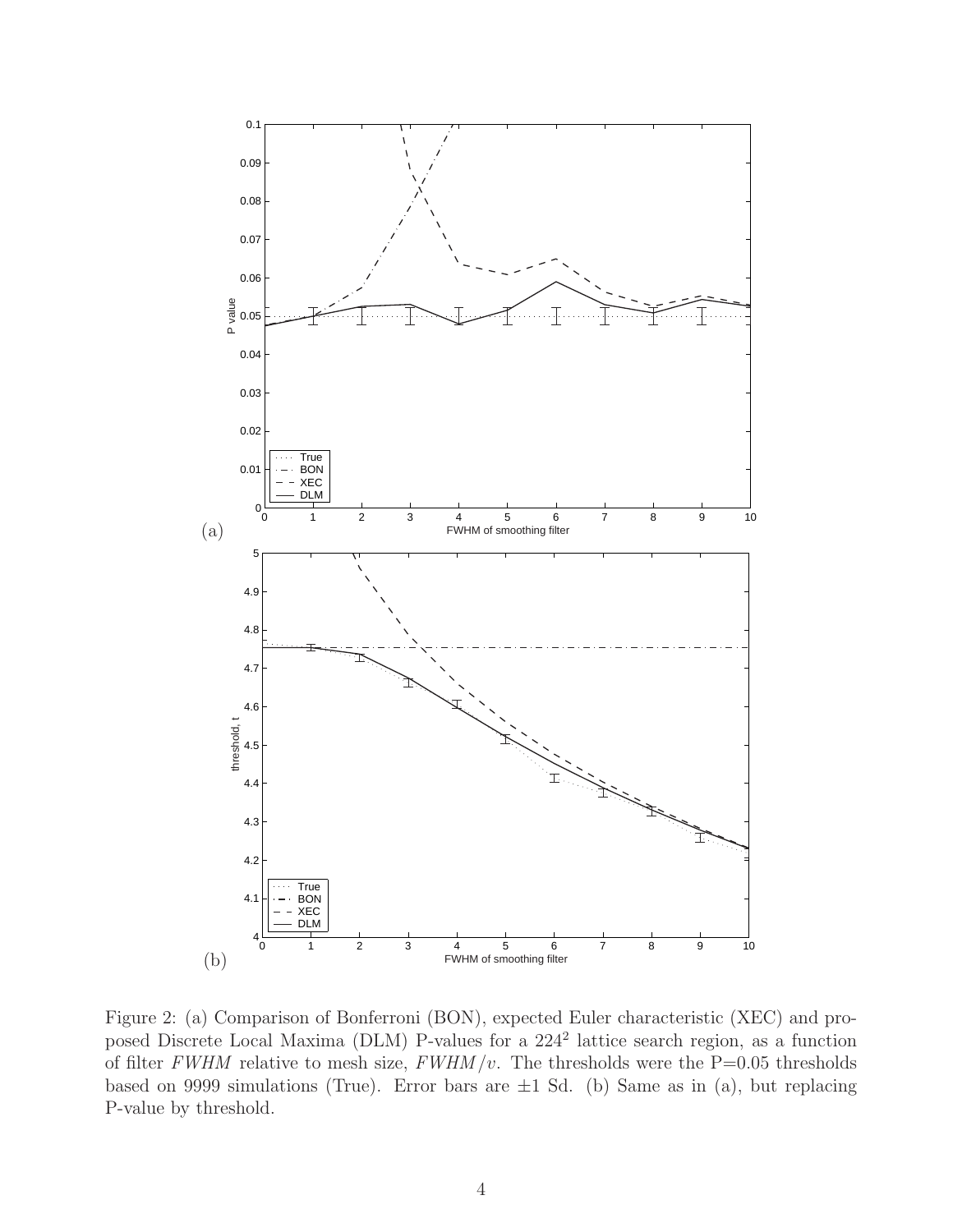size decreases, to approach the XEC result (4) which we know to be very accurate for high thresholds, the ones of main interest. The reason is that none of the above improved Bonferroni inequalities take direct advantage of the spatial correlation structure of  $Z(x)$ .

Our proposed DLM method, introduced in the next section, does take into account the spatial properties of  $Z(x)$ , and it is very accurate as the mesh size decreases, approaching the XEC result for large thresholds. However it is not strictly speaking an improved Bonferroni inequality because it is not of the form (7). However it does rely on the Bonferroni inequality applied to events other than  $A_x$ .

## 3 An improved Bonferroni-type bound based on discrete local maxima

We now derive an improved Bonferroni-type bound that bridges the gap between small  $FWHM$ , where BON is accurate, and large  $FWHM$ , where XEC is accurate. The improved Bonferronitype bound is the expected number of discrete local maxima (DLM) above threshold:

$$
P \le P_{\text{DLM}} \stackrel{\Delta}{=} \sum_{x \in S} \mathbb{P}(Z(x) > t \text{ and neighbouring } Z\text{'s} < Z(x)).\tag{9}
$$

The 2D neighbours are those that differ by just one step in each lattice direction. In contrast,  $P_{\text{BON}}$  is the expected number of lattice points above threshold, and  $P_{\text{XEC}}$  is the expected Euler characteristic of the search region above threshold. We shall show that, like BON, DLM is conservative, which is reassuring for practical applications, but unlike BON it is very accurate for all FWHM; for large FWHM and thresholds DLM converges to XEC.

The fact that DLM is an upper bound follows by noting that the event that  $\{Z(x) > t\}$ somewhere in the search region is the union of the events  $\{Z(x) > t \text{ and neighbouring } Z's <$  $Z(x)$  over all lattice points, then applying the Bonferroni inequality. Formally,

$$
\max_{x \in S} Z(x) > t = \bigcup_{x \in S} \{ Z(x) > t \} = \bigcup_{x \in S} (\{ Z(x) > t \} \cap_{x' \in \mathcal{N}} \{ Z(x') < Z(x) \}) \tag{10}
$$

where  $\mathcal{N} = \mathcal{N}_x$  is the set of neighbouring lattice points about x inside S. Then, by Bonferroni,

$$
P = \mathbb{P}(\bigcup_{x \in S} \{Z(x) > t\}) \le \sum_{x \in S} \mathbb{P}(\{Z(x) > t\} \cap_{x' \in \mathcal{N}} \{Z(x') < Z(x)\}) = P_{\text{DLM}}.\tag{11}
$$

We should note that  $(9)$  is not strictly speaking an improved Bonferroni inequality, since it is not a function of the probabilities of intersections of events  $Z(x) > t$ . This will be discussed more in Section 5.

### 4 Evaluating the DLM P-value

It remains to calculate  $\mathbb{P}(\{Z(x) > t\} \cap_{x' \in \mathcal{N}} \{Z(x') < Z(x)\})$ . This looks like an integral in  $2D+1$  Gaussian random variables, but the amount of integration can be substantially reduced if we make more assumptions about the spatial correlation structure of the data. Consider the case where the correlation function has the following form

$$
\rho(w, y) = \exp\left(-\sum_{d=1}^{D} t_d (w_d - y_d)^2 / 2\right).
$$
\n(12)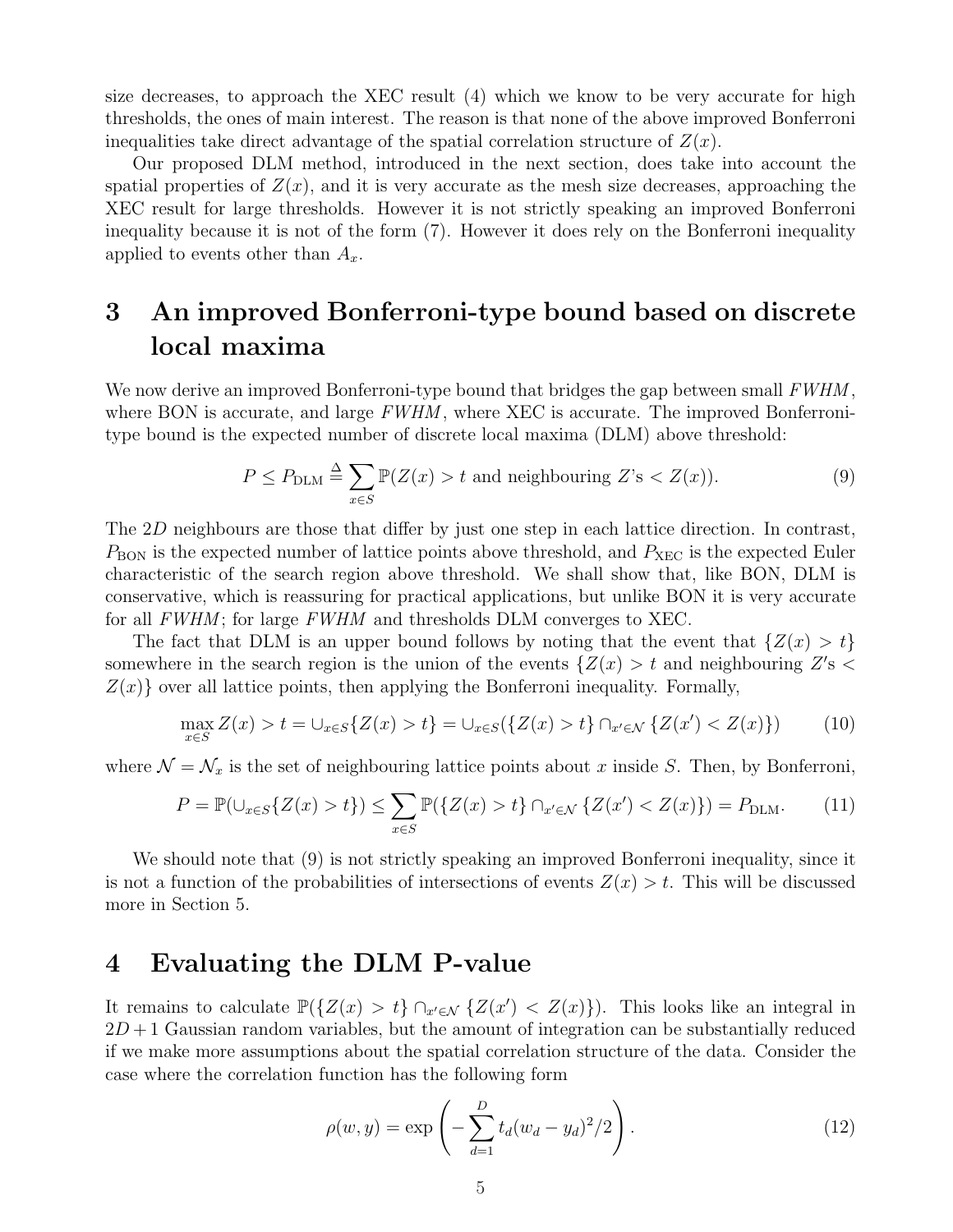The nearest neighbour correlations are given by

$$
\rho_d = \exp(-tv_d^2/2) \tag{13}
$$

where  $v_d$  is the voxel size in the d-th direction.

The basic idea is to first condition on the central  $Z(x)$ . Then the assumed Gaussian correlation structure invokes a 'Markovian' property: it can be checked that neighbouring  $Z(x')$ 's on one lattice axis are conditionally independent of neighbouring  $Z(x')$ 's on any other lattice axis. We can now evaluate the conditional probability separately for each lattice axis, then multiply them together, then finally integrate over the conditioned central  $Z(x)$ . Dropping subscript d and argument x, the correlation matrix of  $Z = Z(x)$  and its two neighbours  $Z_1, Z_2$  on either side of the same lattice axis is

$$
\text{Cor}\begin{bmatrix} Z \\ Z_1 \\ Z_2 \end{bmatrix} = \begin{bmatrix} 1 & \rho & \rho \\ \rho & 1 & \rho^4 \\ \rho & \rho^4 & 1 \end{bmatrix} \tag{14}
$$

so that conditional on  $Z = z$ , the neighbours have a bivariate Gaussian distribution

$$
\begin{bmatrix} Z_1 \\ Z_2 \end{bmatrix} Z \sim N_2 \left( \begin{bmatrix} \rho z \\ \rho z \end{bmatrix}, \begin{bmatrix} 1 - \rho^2 & \rho^4 - \rho^2 \\ \rho^4 - \rho^2 & 1 - \rho^2 \end{bmatrix} \right).
$$
 (15)

Letting  $X, Y$  be independent standard Gaussian random variables,  $Z_1, Z_2$  can be written as

$$
\rho z + X(1 - \rho^2) / \sqrt{2} \pm Y \sqrt{1 - \rho^4} / \sqrt{2}
$$
 (16)

so that

$$
\mathbb{P}(Z_1 < z, Z_2 < z | Z = z) = \mathbb{P}(X \sin \alpha \pm Y \cos \alpha < hz). \tag{17}
$$

The necessary bivariate integral can be reduced to a single integral by changing to polar coordinates  $x = r \cos \theta$ ,  $y = r \sin \theta$  and integrating the radius r analytically. The remaining integral over the angle  $\theta$  is, for  $z > 0$ ,

$$
\mathbb{P}(Z_1 < z, Z_2 < z | Z = z) = 1 - \frac{1}{\pi} \int_{\alpha}^{\pi} \exp(-\frac{1}{2}h^2 z^2 / \sin^2 \theta) d\theta = Q(\rho, z),\tag{18}
$$

with a similar expression when  $z < 0$ . Recognizing that (18) is  $1 - 2\overline{\Phi}(hz)$  if  $\alpha = 0$ , and changing the limits accordingly, gives, for all z,

$$
Q(\rho, z) = 1 - 2\overline{\Phi}(hz^{+}) + \frac{1}{\pi} \int_0^{\alpha} \exp(-\frac{1}{2}h^2z^2/\sin^2\theta)d\theta,
$$
 (19)

where

$$
\alpha = \sin^{-1}\left(\sqrt{(1-\rho^2)/2}\right), \qquad h = \sqrt{\frac{1-\rho}{1+\rho}}
$$

and  $z^+ = z$  if  $z > 0$  and 0 otherwise. Let  $\phi(z) = \exp(-z^2/2)$  $2\pi$ . Multiplying (18) together over the lattice axes and integrating over z gives the DLM P-value, !<br>}

$$
P \le P_{\text{DLM}} = \sum_{x \in S} \int_t^{\infty} \left( \prod_{d=1}^D Q_x(\rho_d, z) \right) \phi(z) dz \tag{20}
$$

.

where  $Q_x(\rho_d, z) = Q(\rho_d, z)$  if all of the lattice neighbours of x are in S. If x is on the boundary of S with just one neighbour in axis direction d, then  $Q_x(\rho_d, z) = 1 - \overline{\Phi}(hz)$ , and is equal to 1 if x has no neighbours. This invokes a boundary correction, similar in purpose to the first  $D$ terms in the summation in XEC (4).

We have proved a special case of the following theorem.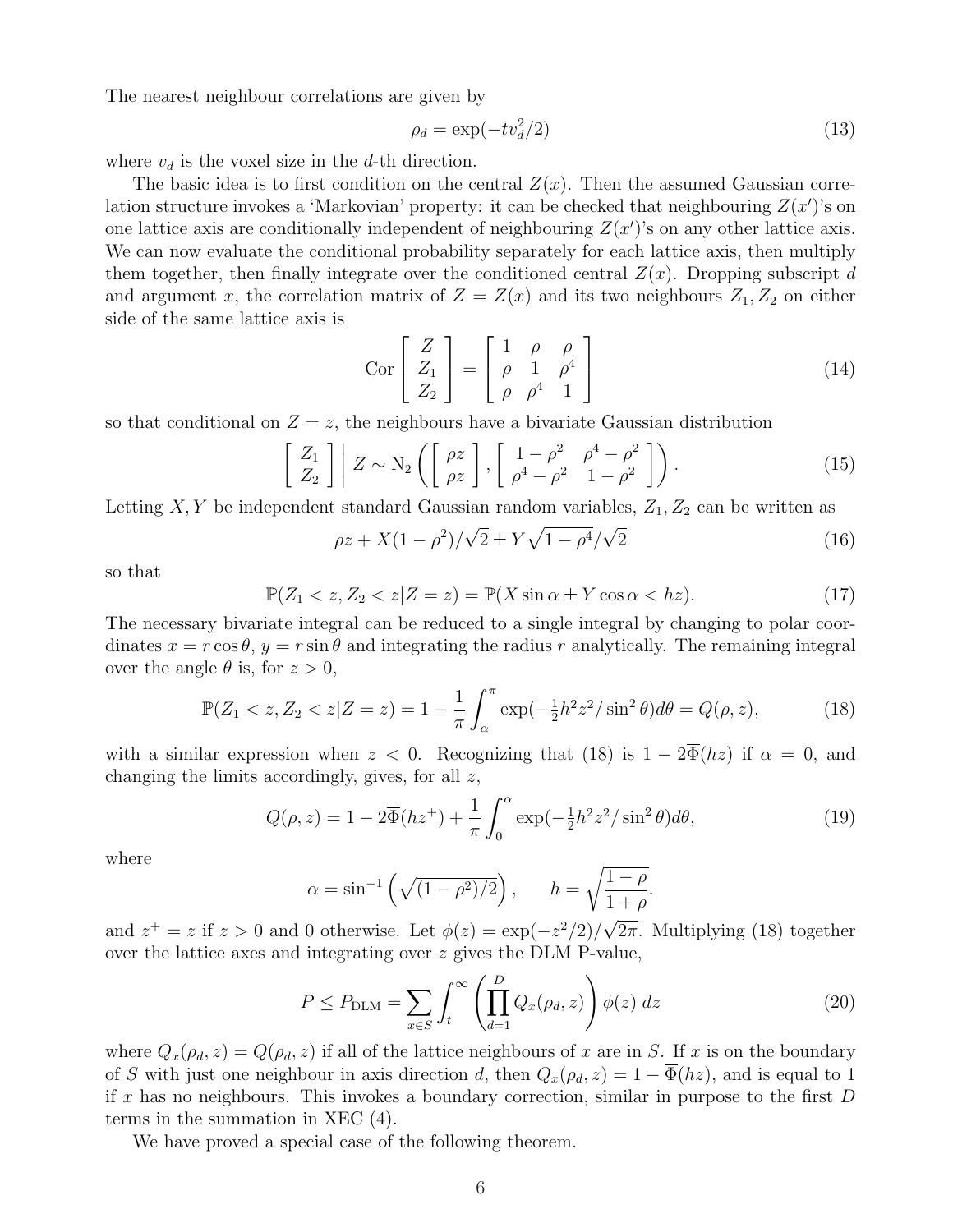**Theorem 4.1** Suppose that the spatial correlation function of Z at two lattice points w, y that are neighbours of x has the form

$$
\rho(w, y) = \int_{[0, +\infty)^D} \exp\left(-\sum_{d=1}^D (z_d - y_d)^2 t_d/2\right) d\nu_x(t)
$$
\n(21)

where the  $\nu_x$  are probability measures on  $[0, +\infty)^D$ . Define the nearest neighbour correlations

$$
\rho_d(x) = \int_{[0, +\infty)} \exp(-tv_d^2/2) \, dv_{x,d}(t)
$$

where  $v_d$  is the voxel size in direction d,  $\nu_{x,d}$  is the d-th marginal of  $\nu_x$ , and define the approximation !<br>!

$$
\widehat{P}_{\text{DLM}} \triangleq \sum_{x \in S} \int_t^{\infty} \left( \prod_{d=1}^D Q_x(\rho_d, z) \right) \phi(z) \, dz. \tag{22}
$$

Then,

$$
P \le P_{\text{DLM}} = \widehat{P}_{\text{DLM}}.
$$

**Proof:** We first note that  $\nu_x$  are assumed to be probability measures to ensure Z constant variance 1. For simplicity, we consider discrete probability measures  $\nu_x$ : the general case involves simply replacing sums with integrals. Suppose that for the two neighbours  $(w, y)$  of x

$$
Cov(Z(w), Z(y)) = \sum_{i \in J} \alpha_i \exp\left(-\sum_{d=1}^D t_d^i (w_d - y_d)^2/2\right)
$$
(23)

for some index set J. That is, we assume that  $\nu_x$  places weight  $\alpha_i \geq 0$  on the point  $t^i =$  $(t_1^i, \ldots, t_d^i)$ . As a random field

$$
Z(x) = \sum_{i \in J} \sqrt{\alpha_i} Z_i(x) \tag{24}
$$

in distribution, where

$$
Cov(Z_i(w), Z_i(y)) = \exp\left(-\sum_{d=1}^{D} t_d^i (w_d - y_d)^2 / 2\right)
$$
\n(25)

Under our assumptions, the neighbouring  $Z(x')$ 's on one lattice axis are no longer conditionally independent of neighbouring  $Z(x')$ 's on any other lattice axis given  $Z(x)$ . However, working in a larger probability space on which the  $Z_i$ 's are defined, this conditional independence does hold when we condition on  $(Z_i(x))_{i\in J}$ . Further, for any two neighbours w, y of x

$$
\text{Cov}\left(Z(w), Z(y) \middle| Z_i(x), i \in J\right) = \sum_{i \in J} \text{Cov}\left(Z_i(w), Z_i(y) \middle| Z_i(x), i \in J\right)
$$
\n
$$
= \sum_{i \in J} \alpha_i \exp\left(-\sum_{d=1}^D t_d^i (w_d - y_d)^2 / 2\right)
$$
\n(26)

This implies that the conditional covariance matrix of the neighbours of  $x$  is block diagonal with blocks of the form  $\overline{a}$ ·  $\overline{a}$ 

$$
\begin{bmatrix} Z(w) \\ Z(y) \end{bmatrix} Z_i(x), i \in J \sim N_2 \left( \begin{bmatrix} \rho_d(x) Z(x) \\ \rho_d(x) Z(x) \end{bmatrix}, \begin{bmatrix} 1 - \rho_d(x)^2 & \rho_d(x)^4 - \rho_d(x)^2 \\ \rho_d(x)^4 - \rho_d(x)^2 & 1 - \rho_d(x)^2 \end{bmatrix} \right) (27)
$$

where the neighbours w and y are along the d-th axis. The rest of the proof proceeds identically to the special case above, which corresponds to the case when  $\nu_x$  is a point mass.  $\Box$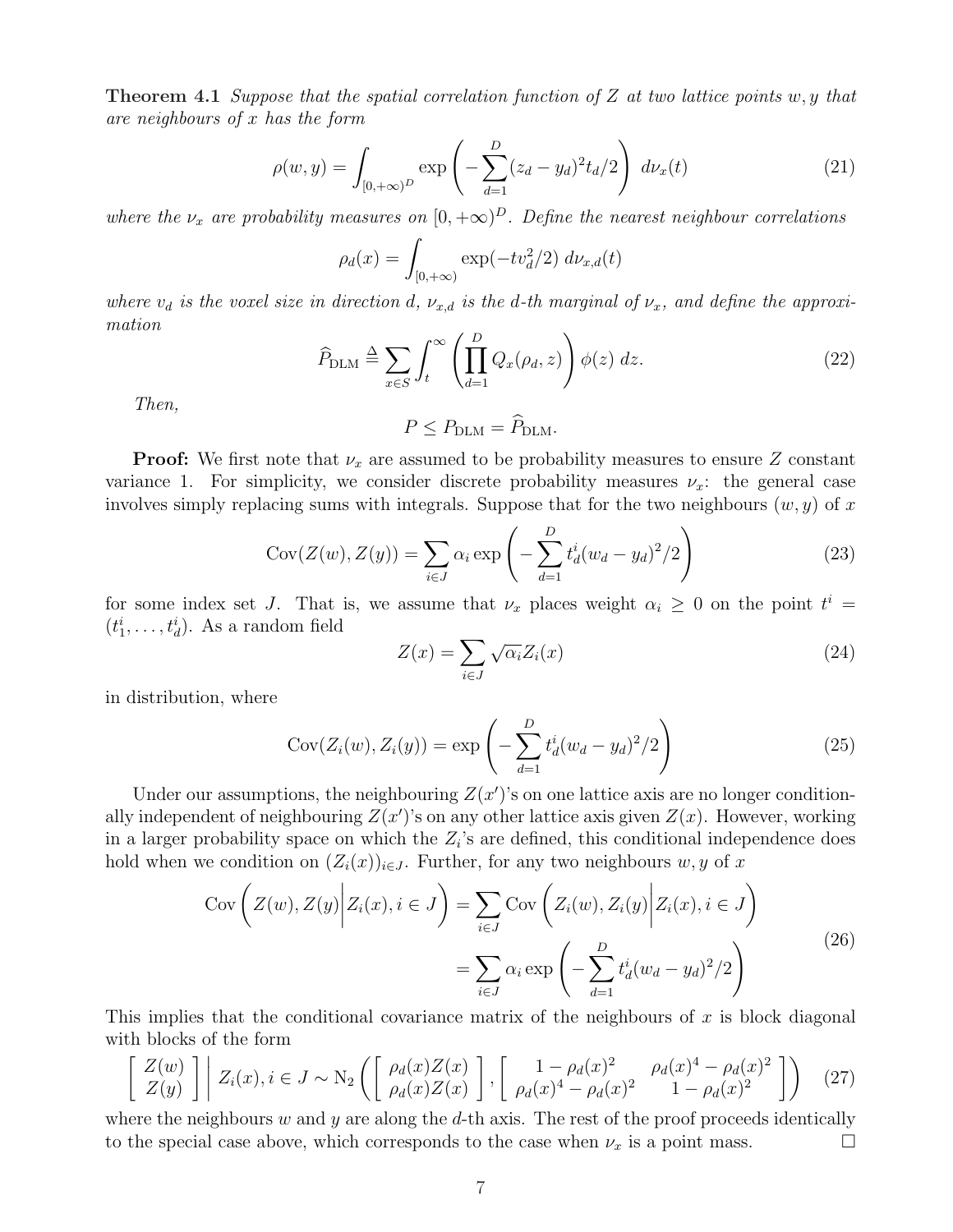#### 5 Relationship between BON, XEC and DLM

When the voxels are independent ( $\rho_d = 0$ ),  $P_{\text{DLM}}$  is very slightly smaller than  $P_{\text{BON}}$  but slightly larger than the true  $P$ , specifically,

$$
\widehat{P}_{\text{DLM}} = \left(1 - (1 - P)^{(2D+1)/N}\right) N/(2D+1). \tag{28}
$$

In fact the difference is hardly noticeable in Figure 2 at  $FWHM = 0$ .

For large FWHM relative to v, we now show that  $P_{\text{DLM}}$  converges to  $P_{\text{XEC}}$  for large thresholds when the correlation function is a mixture of axis aligned Gaussian kernels, specifically,

$$
\widehat{P}_{\text{DLM}} = P_{\text{XEC}} \times (1 + O(1/t^2)).\tag{29}
$$

First change variables to  $y = \exp(-\frac{1}{2})$  $\frac{1}{2}h^2z^2/\sin^2\theta$  so that the integral in (19) becomes

$$
hz \int_0^{\exp(-z^2/(1+\rho)^2)} \frac{1}{-2\log y \sqrt{-2\log y - h^2 z^2}} dy.
$$
 (30)

This is in fact a more convenient form for numerical integration. When the mesh size  $v$  approaches 0,  $\rho \approx 1 - \lambda v^2/2 \rightarrow 1$  and  $h \approx v \sqrt{\lambda}/2 \rightarrow 0$ . From (19) and (30)

$$
Q(\rho, z) \approx \frac{v z \sqrt{\lambda}}{\sqrt{2\pi}} (1 + B)
$$
\n(31)

where  $B \leq (2/$ √  $\overline{\pi}$ ) exp( $-z^2/4$ )/ $z^3$ , which is negligible for large thresholds. Integrating over z in (20) we obtain

$$
\hat{P}_{\text{DLM}} \approx \sum_{x} \left( \prod_{d=1}^{D} \lambda_d^{1/2} \right) (V/N)(2\pi)^{-(D+1)/2} t^{D-1} \exp(-t^2/2)(1 + O(1/t^2))
$$
\n
$$
\approx \left[ \sum_{x} \left( \prod_{d=1}^{D} \lambda_d^{1/2} \right) / \sum_{x} |\Lambda|^{1/2} \right] \times P_{\text{XEC}} \tag{32}
$$

for large  $t$ . If the correlation function is a mixture of axis-aligned Gaussian kernels, the constant appearing in front of  $P_{\text{XEC}}$  above is 1 and  $\hat{P}_{\text{DLM}} = P_{\text{DLM}}$ : this gives the leading term of XEC.

Can we extend DLM to give the remaining terms? To do this, we might be tempted to replace DLM with a 'discrete EC', by analogy with XEC. Another way of counting the EC of the (continuously sampled) excursion set in 2D is to count the number of continuous local maxima, minus saddle points, plus minima of  $Z(x)$  inside the excursion set. This suggests that instead of counting discrete local maxima, we can subtract discrete local saddle points and add discrete local minima. This turns out to be remarkably easy - the resulting adjustment to DLM removes the troublesome integral from (19) and replaces it with simply

$$
Q(\rho, z) = 1 - 2\overline{\Phi}(hz). \tag{33}
$$

Unfortunately this heuristic does not work. The number of discrete local maxima minus saddle points plus minima is not the EC of the discretely sampled excursion set, as can be seen from a simple example of a diagonal "ridge" of local maxima, each contributing  $+1$ , with no discrete saddle points or local minima, yet the excursion set can be simply connected with an EC of  $+1.$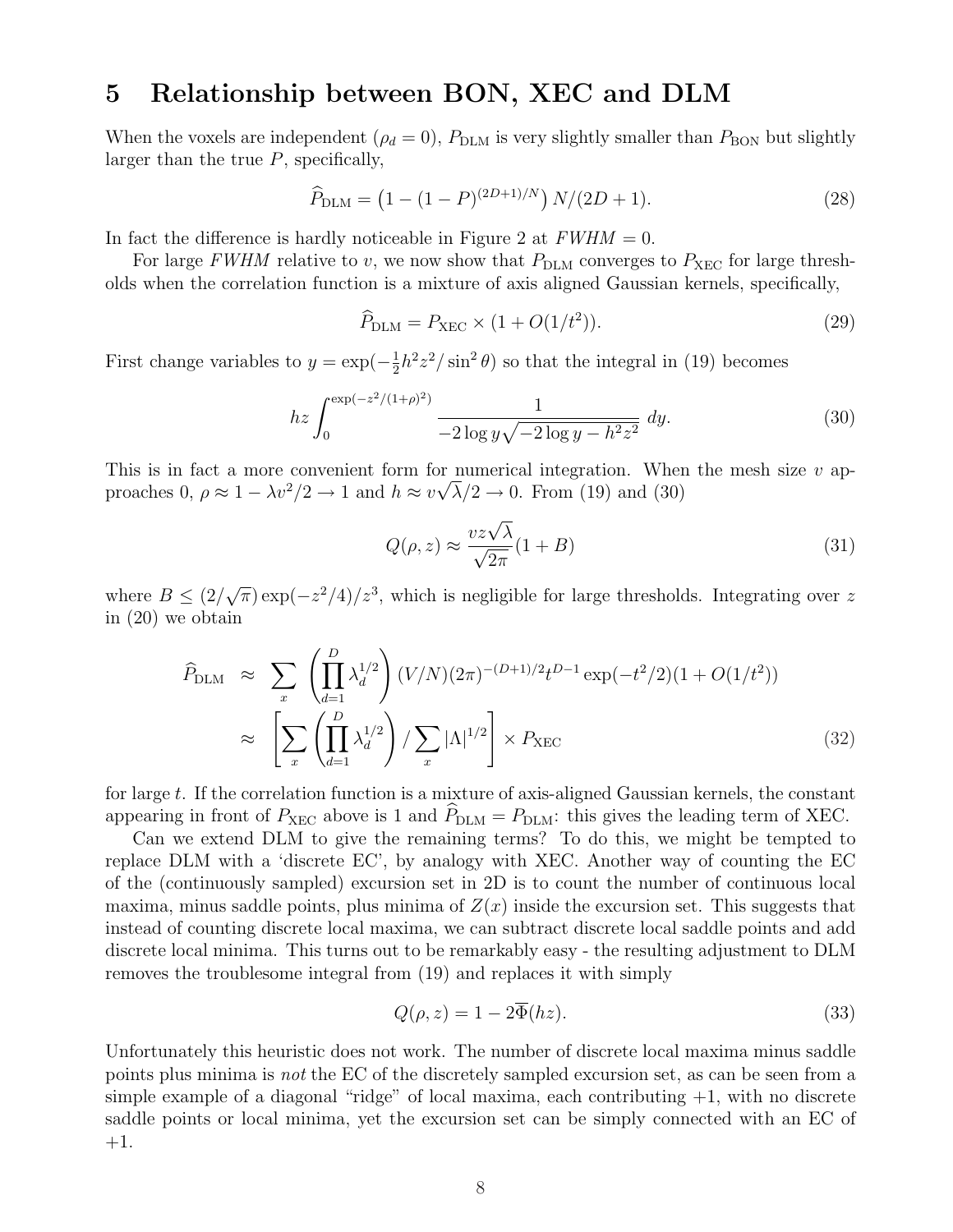There is one exception: in the 1D case the number of discrete local maxima minus minima is the EC of the discretely sampled excursion set. The reason is that excursion sets in 1D are intervals, and each interval must contain at least one local maximum and one less local minimum. So in this case DLM with (33) counts the number of such intervals, and so it is an upper bound on the P-value  $P$ , slightly tighter than the DLM with  $(19)$ .

Another way of counting the intervals in the excursion set is to count the upcrossings of the threshold t by the process  $Z(x)$ . In other words, assuming a unit 1D lattice, we count the events  $\{Z(x) < t \cap Z(x+1) > t\}$ . The expectation of this is in fact identical to the simplest improved Bonferroni inequality (8), so we are back where we started. Incidentally, this shows why (8) works so well for 1D random fields. We might be tempted to extend this idea to higher dimensions and count multidimensional upcrossings in a way similar to the Hadwiger characteristic (Adler, 1981; Worsley, 1995b). However the extra complication, plus the tricky question of how to add a boundary correction, does not seem to be worth the very slight tightening of the bound on P.

Finally, of course, we could attack the discrete EC directly. It can be defined in 2D as the number of lattice points, minus the number of lattice edges, plus the number of lattice squares (or faces) inside the excursion set (Adler, 1981). We can then find its expectation, but unfortunately the Markovian property does not help us to cut down the number of integrals, which grows exponentially in D.

To pursue this properly, we must resort to a specially developed discrete Morse Theory (Forman, 1998; Lewiner et al., 2004) which incorporates events involving all  $2^D$  voxels in a *cell* (cube of adjacent voxels) rather than the  $2D + 1$  neighbouring voxels on the axes. There is nothing in principle to prevent us from calculating XEC defined in this way, but again in practice there is no Markovian property and so no nice reduction in the number of multiple integrals. Moreover the expected discrete  $EC$  is still only an approximation to  $P$ , not a bound.

#### 6 Non-Gaussian spatial correlation

Evaluating  $P_{\text{DLM}}$  relied heavily on the particular form of the covariance (23) as a mixture of axisaligned Gaussian kernels. Not every covariance function has this representation, for instance these conditions rule out negative nearest neighbour correlations. In Appendix B, we give some conditions, in the stationary setting, under which the covariance of Z can be approximated by mixtures of axis-aligned Gaussian kernels in such a way that the inequality

$$
P_{\text{DLM}} \le \widehat{P}_{\text{DLM}} \tag{34}
$$

still holds. Generally, the correlation function of  $Z$  must behave like the Laplace transform of a probability measure, at least near 0, rather than just the Fourier transform which is always true by the spectral representation theorem.

We now give a heuristic argument that (34) holds, even if the local spatial correlation structure is not an axis-aligned mixture of Gaussian kernels. It can be shown using Hadamard's inequality that for any positive definite matrix  $\Lambda$  the product of the diagonal elements is greater than the determinant, so that the term in square brackets in (32) is greater than or equal to 1. This implies that  $P_{\text{DLM}} > P_{\text{XEC}}$  for large thresholds and large FWHM, suggesting that DLM is conservative if the Gaussian spatial correlation function is not aligned with the axes. Since the spatial correlation function of any smooth SPM looks locally like a mixture of Gaussians (both are locally quadratic), then this suggests that DLM is always conservative for large FWHM.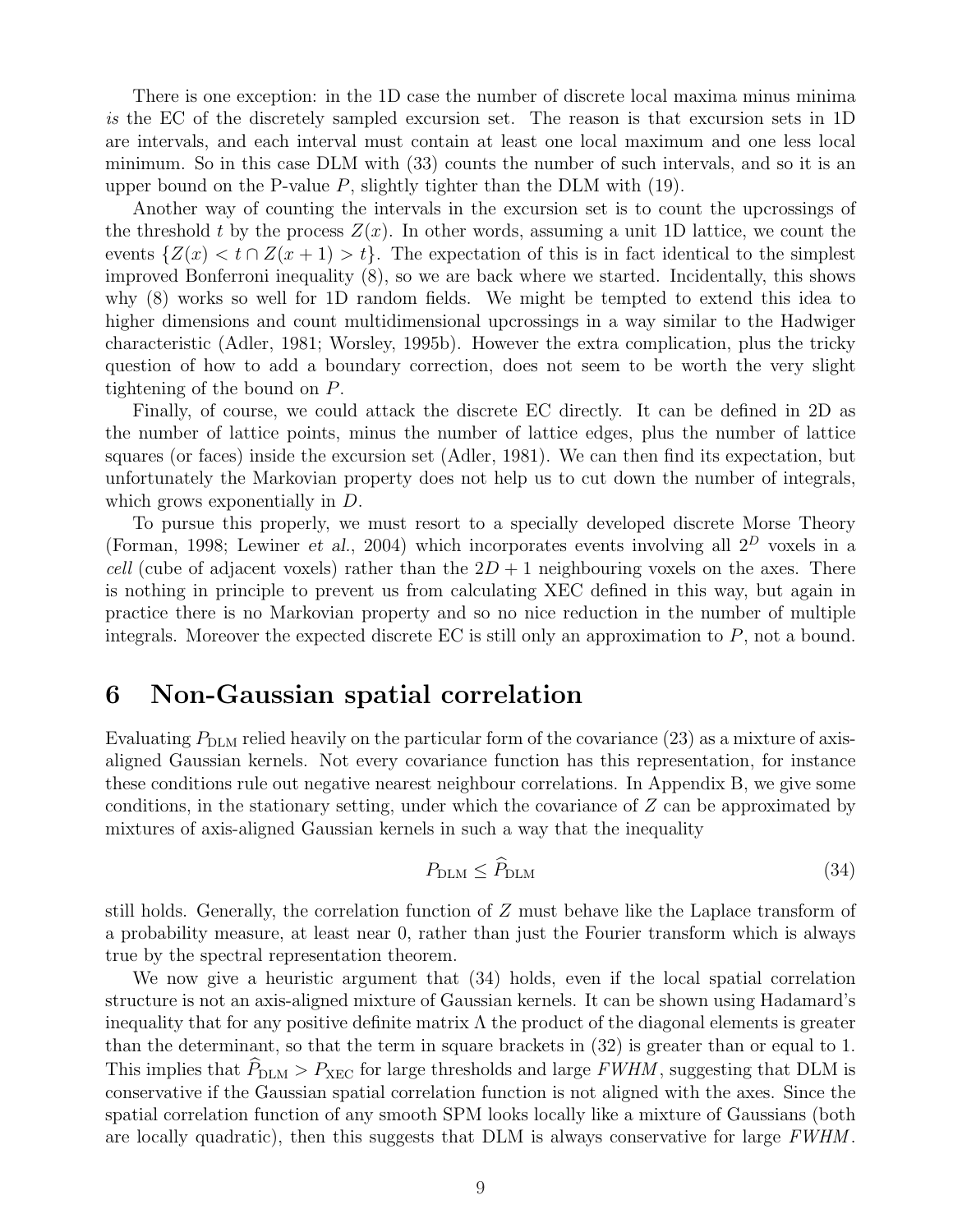It is also slightly larger than the true P-value when  $FWHM = 0$ , so this suggests that DLM is conservative for all FWHM even if the local spatial correlation is not axis-aligned Gaussian. Further evidence from simulations is given in Worsley (2005).

#### 7 Simulations

The methods were compared on simulated data that matched the 'bubbles' data in Section 8. A 256<sup>2</sup> image of independent zero mean, unit variance Gaussian random variables was smoothed with a Gaussian shaped filter to generate a smooth random field  $Z(x)$ . The filter was normalised to preserve the unit variance of the smoothed image. Fourier methods were used for the convolution, so the smoothed image was periodic. A search region S of size  $224^2$  was chosen that was far enough from the boundary of the 256<sup>2</sup> image that the periodicity could be ignored. The maximum of  $Z(x)$  inside S was recorded.

This was repeated  $M = 9999$  times. The  $(M + 1)P$ th largest maximum of  $Z(x)$  inside S estimates the true threshold (unbiasedly if the simulated values were uniform). The standard deviation of this estimate was itself estimated by specifying a small width  $\delta = 0.02$ , then by

$$
\frac{(M+1)(P+\delta)th - (M+1)(P-\delta)th}{2\delta} \sqrt{\frac{P(1-P)}{M+2}}.
$$
\n(35)

This is based on the usual linear approximation to the variance of function of a random variable. The first term is an estimate of the inverse of the probability density, the second square root is the standard deviation of the sample P-value. Results for a  $P = 0.05$  threshold are shown in Figure 2 for FWHM ranging from 0 (no smoothing) to 10 mesh units.

The DLM P-value is always an accurate upper (conservative) bound on the true P-value, which almost equals BON when  $FWHM = 0$  and slightly overestimates XEC when  $FWHM > 6$ . In between DLM is better than either of them. The greatest discrepancy occurs at  $FWHM = 3$ , where the DLM P-value is about half either of the others.

#### 8 Application to the 'bubbles' experiment

We give an application to the 'bubbles' technique for detecting areas of the face used to discriminate fear from happiness. The data come from the control subjects analysed in Adolphs et al.  $(2005)$ . Subjects were shown a  $256<sup>2</sup>$  image of a face that is either fearful or happy. The images were masked apart from a random number of localised regions or 'bubbles' that reveal only selected parts of the face (see Figure 3). The subject was then asked whether the partially revealed face is fearful or happy, and the trial was repeated  $\approx$ 2,970 times on each of 10 subjects.

The masked image was generated as follows. The original image  $I_0$  was smoothed by an isotropic Gaussian filter with  $FWHM_i = 7.05 \times 2^{i-1}$ , to produce images  $I_i$ ,  $i = 1, \ldots, 5$ . The smoothed images were differenced to produce images  $D_i = I_{i-1} - I_i$ ,  $i = 1, \ldots, 5$  that reveal image features at five different scales. Differenced image  $D_i$  was then multiplied by a mask consisting of the sum of a random number of isotropic Gaussian 'bubbles', each with width  $2FWHM<sub>i</sub>$ . The bubble centres were chosen at random from the  $256<sup>2</sup>$  pixels. The number of bubbles for each scale was a multinomial random variable with probabilities inversely proportional to bubble area  $(FWHM_i^2)$ , so that equal areas were revealed by each of the 5 bubble sizes, on average. The total number of bubbles was chosen dynamically to maintain a 0.75 probability of correctly identifying the face.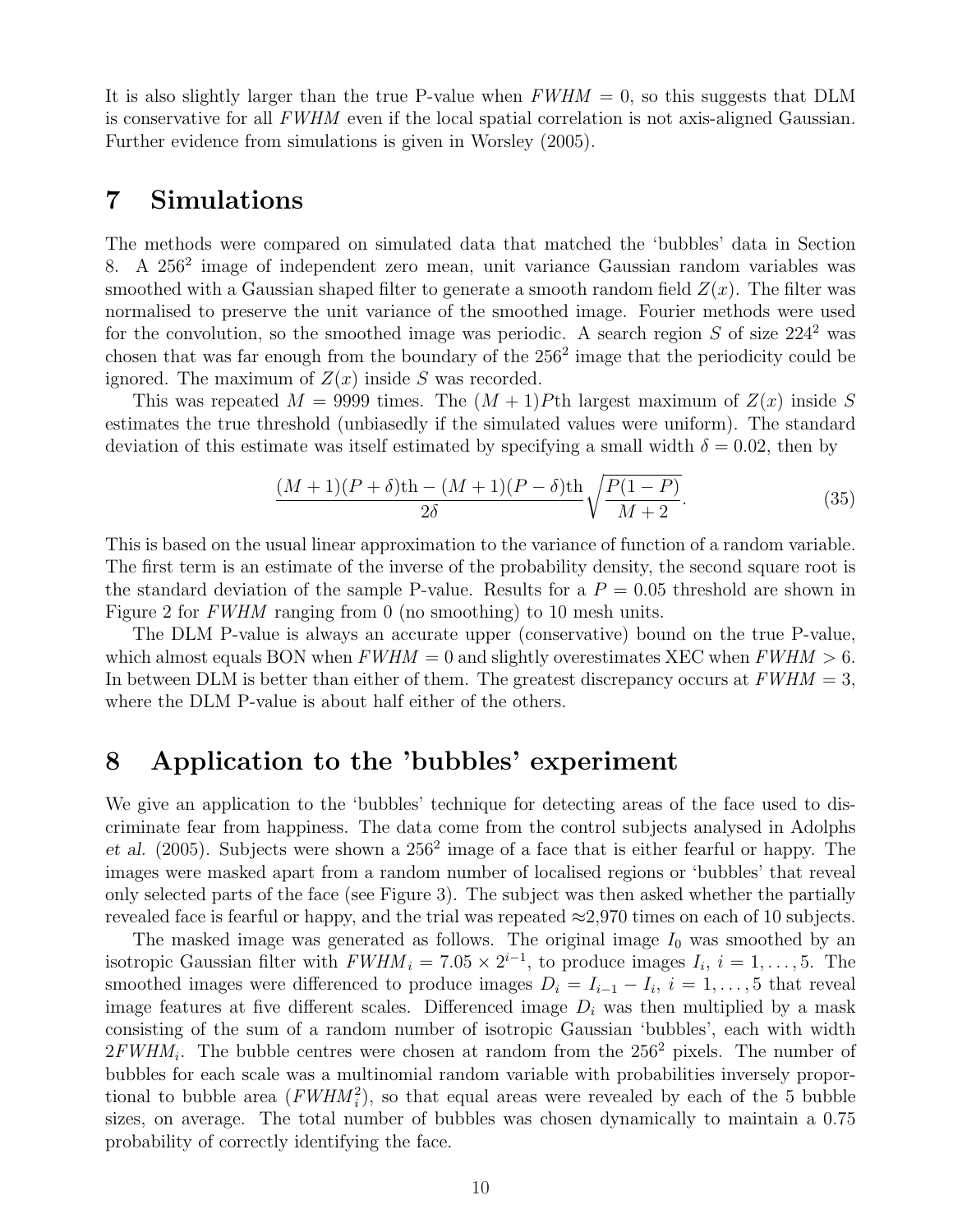

Figure 3: Bubbles experiment. The subject is asked to discriminate between the happy (a) and fearful (b) faces on presentation of the stimulus (d) which is one of the two faces (here the fearful face) partially revealed by random 'bubbles' (c). The  $224^2$  search region S is inside the black frame in (a) and (b).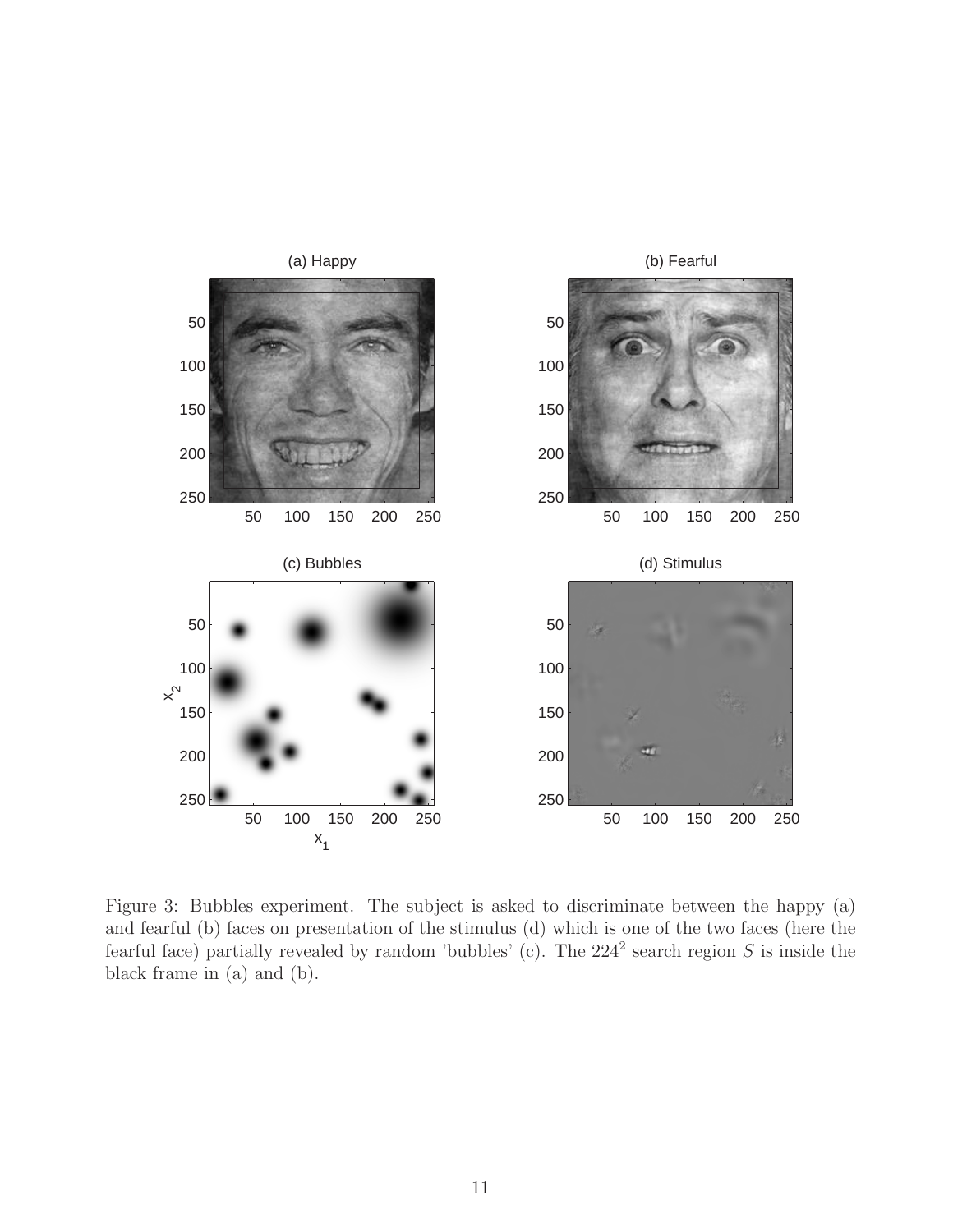

Figure 4: Bubbles analysis. Top row:  $Z(x)$  and  $224^2$  search region S (black frame) smoothed with increasing FWHM Gaussian filters; Rows 2-4: images in first row thresholded at the  $P =$ 0.05 level using the BON, XEC and DLM methods. Excursion sets, revealing the underlying fearful face, have been outlined in black to make them easier to identify. Note that DLM does as well as either BON or XEC at detecting facial features that discriminate between fear and happiness, the upper eyes and upper lip.

At each pixel x, let  $\hat{p}_C$  be the proportion of bubbles centred at x in the  $n_C$  correctly classified stimuli, and let  $\hat{p}_I$  be the proportion in the  $n_I$  incorrectly classified stimuli. The number of bubbles per stimulus,  $m = 16.5$  on average, was adjusted to maintain the success rate  $n_{\rm C}/(n_{\rm C} + n_{\rm I}) \approx 0.75$ . If face discrimination is unrelated to the bubbles, then these proportions are expected to be  $p = m/256^2$ . The test statistic  $Z(x)$  is then defined as

$$
Z(x) = \frac{\hat{p}_{\rm C} - \hat{p}_{\rm I}}{\sqrt{p(1-p)(1/n_{\rm C} + 1/n_{\rm I})}}.\tag{36}
$$

We only used the information contained in the bubble centres, ignoring the information contained in the bubble  $FWHMs$ .

The unsmoothed image  $Z(x)$  is shown in the top left panel in Figure 4. This was then smoothed by Gaussian filters of  $FWHM = 1.5, 3, 6, 12$  and 24 pixels (top row) normalised to preserve the variance. Note that  $Z(x)$  is a linear function of the  $\approx 29,700$  binary images of presence/abscence of bubble centres (1=bubble centred at  $x$ , 0=otherwise), so that smoothing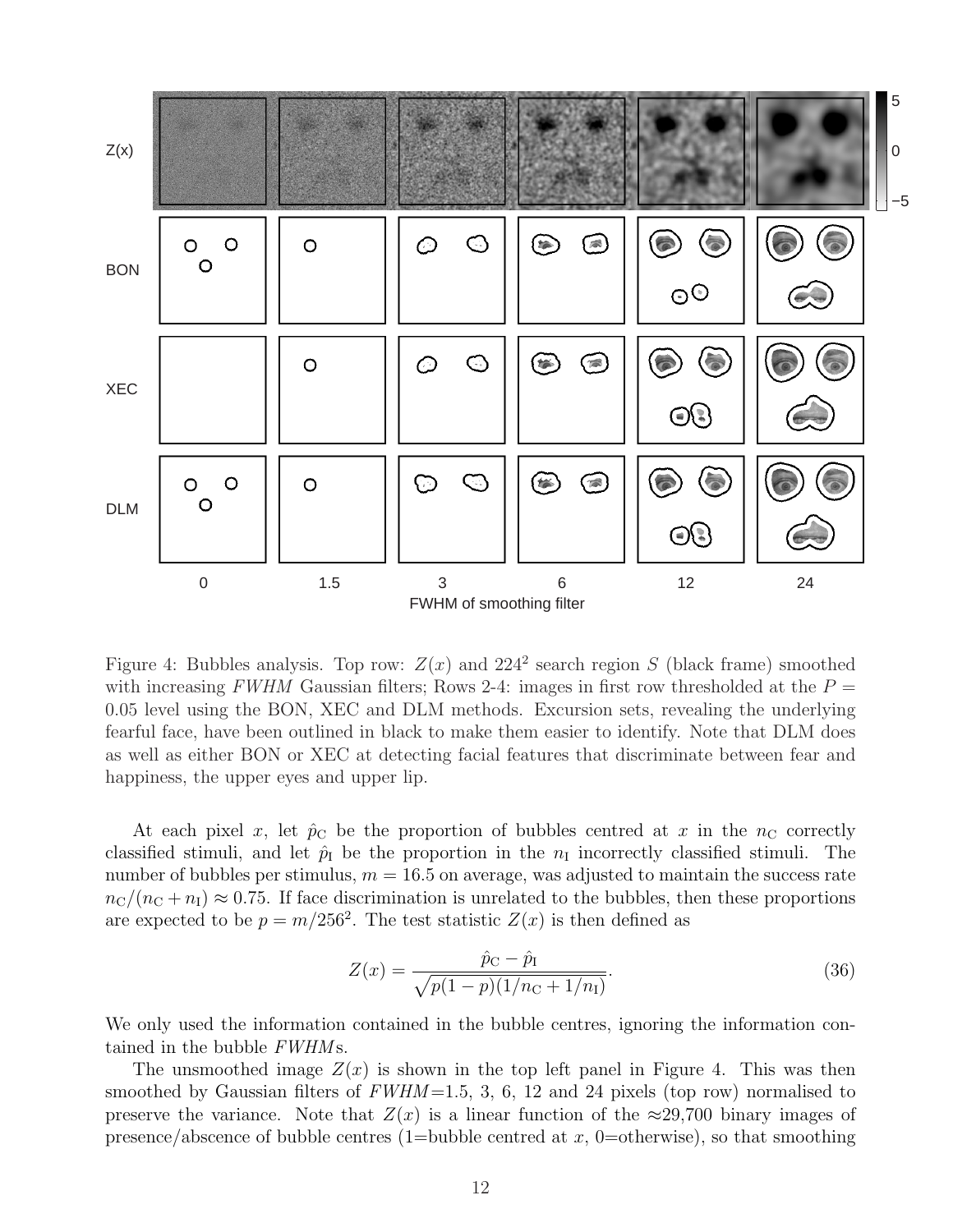each of the binary images, then calculating a Gaussian statistic for comparing their means, is equivalent (up to a constant) to smoothing  $Z(x)$ . The search region S is the interior of the black frame. Three methods for thresholding at  $P = 0.05$  were used: BON, XEC and DLM (rows 2 to 4). Note that the third image  $(FWHM = 3)$  is where DLM outperformed both BON and XEC in the simulations (Figure 2). The fourth image ( $FWHM = 12$ ) is close to the smoothness of the smallest bubbles ( $FWHM = 14.1$ ). The BON method picks up some discriminatory features in the eyes, but as the smoothing increases, it does not do as well as XEC. XEC on the other hand, fails to pick up any features when there is little or no smoothing. DLM combines the beat of both: it does as well as BON at low smoothness, and almost as well as XEC at high smoothness. Recall that DLM, like BON, is an upper bound, so it is always conservative, whereas XEC is merely an approximation.

The analysis we have presented here is preliminary. A natural question is what amount of smoothing to use. Although one can make a good argument that the amount of smoothing should match the size of the bubble (here at least 14), from a purely inferential point of view, the optimal smoothing should match the shape of the underlying signal, by the well-known Matched Filter Theorem of signal processing. In other words, a filter the same size as the eyes might be optimal at detecting bubble centres clustered in the eye region. A formal analysis can be done by searching over filter width, as well as pixel location, known as scale space (Siegmund & Worsley, 1995). The price to pay for this is an increase in threshold; for searching over a 10 fold scale range from 10 to 100 FWHM the threshold is  $t = 4.31$ , as opposed to  $4.23 - 2.95$ at fixed scales from 10 to 100 FWHM . Scale space local maxima (in 3D) detected the eyes at  $FWHM \approx 25$  pixels ( $Z_{\text{max}} \approx 17.2$ ) and the mouth at a higher smoothness of  $FWHM \approx 40$  pixels  $(Z_{\text{max}} \approx 8.0)$  - there were no other local maxima above threshold. These estimated FWHMs are indeed maximum likelihood estimates of the true  $FWHMs$  of the Gaussian shaped signals added to the unsmoothed  $Z(x)$  (Siegmund & Worsley, 1995).

### Appendix

#### A Accuracy of the DLM P-value

In the continuous setting,  $P_{\text{XEC}}$  is known to be a very accurate approximation to (1). From (Taylor et al., 2005)  $\overline{a}$ ´

$$
P_{\text{XEC}} = P \cdot \left( 1 + O_e(e^{-u^2/2\sigma_c^2(Z)}) \right)
$$

for some critical variance  $\sigma_c^2(Z)$  of the process Z where  $O_e$  is to be interpreted as "exponentially of order of". In other words, the relative error is exponentially small in  $u^2$ .

The expected number of local maxima above a given level is has the same exponential behaviour, so one might ask how accurate  $P_{\text{DLM}}$  is being the expected number of *discrete* local maxima above a given level. Here, we show that its relative error is also exponentially small. Our proof holds for any covariance structure as well as non-regular lattices, however we can only work out  $P_{\text{DLM}}$  explicitly only if the covariance function is a mixture of axis-aligned Gaussian kernels, in which case  $P_{\text{DLM}} = \hat{P}_{\text{DLM}}$ . It should be emphasized that the results below refer to  $P_{\text{DLM}}$  and not the approximation  $P_{\text{DLM}}$ .

**Theorem A.1** Let  $(Z(x))_{x\in S}$  be a centered, zero mean Gaussian field on the finite set S and  $P_{\text{DLM}}$  be the expected number of discrete local maxima of Z on S based on a given neighbourhood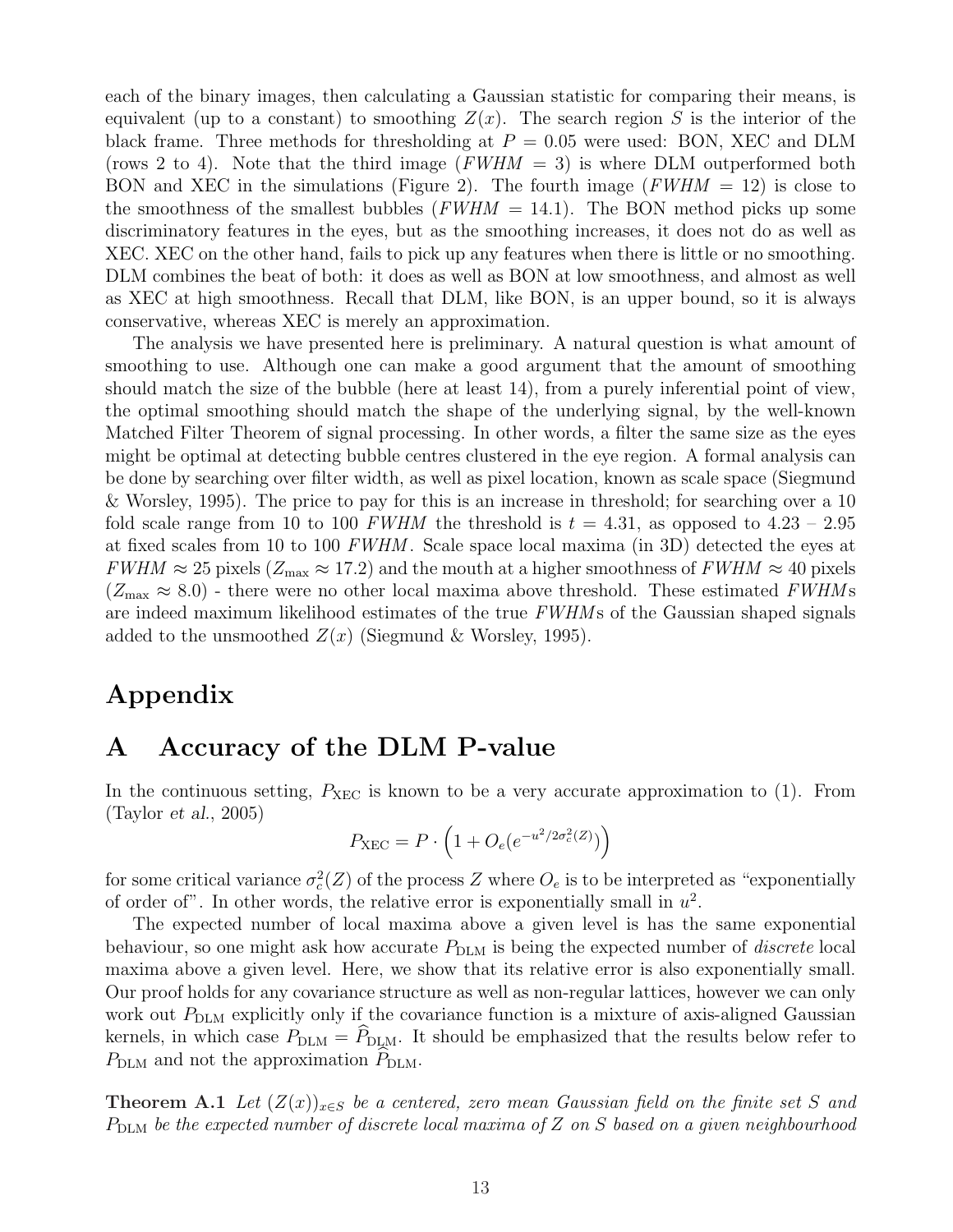structure (graph) G. Then,

$$
\liminf_{t \to \infty} -\frac{t^2}{2} \log (P_{\text{DLM}} - P) = 1 + \frac{1}{\sigma_{c,DLM}^2(Z, G)}
$$
(37)

where the critical variance is given by

$$
\sigma_{c,\text{DLM}}^2(Z,G) \triangleq \max_{x \in S} \max_{y \in S \setminus \tilde{N}} \frac{1 + \rho(x,y)}{1 - \rho(x,y)}
$$
(38)

Above,  $\rho$  is the correlation function of Z and  $\widetilde{\mathcal{N}} = \mathcal{N} \cup \{x\}$  is the set of neighbours of x (including  $x$  itself) determined by  $G$ .

#### Proof:

The proof is based on the following equality, assuming that ties have probability 0

$$
P = \sum_{x \in S} \mathbb{P} \left( Z(x) > t, Z(x) > Z(y) \; \forall y \neq x \right)
$$
\n
$$
= \sum_{x \in S} \mathbb{E} \left( 1_{\{Z(x) > t\}} \cdot 1_{\{Z(x) > Z(y) \; \forall y \neq x\}} \right). \tag{39}
$$

Therefore,

$$
P_{\text{DLM}} - P = \sum_{x \in S} \mathbb{E} \left( 1_{\{Z(x) > t\}} \cdot \left( 1_{\{Z(x) > Z(y) \ \forall y \in \mathcal{N}\}} - 1_{\{Z(x) > Z(y) \ \forall y \neq x\}} \right) \right) .
$$
  
\n
$$
= \sum_{x \in S} \mathbb{E} \left( 1_{\{Z(x) > t\}} 1_{\{Z(x) > Z(y) \ \forall y \in \mathcal{N}\}} \cdot \left( 1 - 1_{\{Z(x) > Z(y) \ \forall y \notin \tilde{\mathcal{N}}\}} \right) \right) .
$$
  
\n
$$
= \sum_{x \in S} \mathbb{E} \left( 1_{\{Z(x) > t\}} \cdot 1_{\{Z(x) > Z(y) \ \forall y \in \mathcal{N}\}} \cdot 1_{\bigcup_{y \in S \setminus \tilde{\mathcal{N}}}\{Z(y) > Z(x)\}} \right)
$$
  
\n
$$
\leq \sum_{x \in S} \mathbb{E} \left( 1_{\{Z(x) > t\}} \cdot 1_{\bigcup_{y \in S \setminus \tilde{\mathcal{N}}}\{Z(y) > Z(x)\}} \right).
$$
  
\n(40)

In other words,

$$
P_{\text{DLM}} - P = \sum_{x \in S} \mathbb{P}\left( Z(x) > t, \exists y \in S \setminus \widetilde{N} \text{ s.t. } Z(y) > Z(x) \right).
$$

Now,

$$
\{Z(y) > Z(x)\} = \left\{ \frac{Z(y) - \rho(x, y)Z(x)}{1 - \rho(x, y)} > Z(x) \right\}
$$

and for each  $y \neq x$ 

$$
Z^x(y) \stackrel{\Delta}{=} \frac{Z(y) - \rho(x, y)Z(x)}{1 - \rho(x, y)}
$$

is a centered Gaussian random variable independent of  $Z(x)$  with variance

$$
\sigma_r^2(x, y) = \frac{1 + \rho(x, y)}{1 - \rho(x, y)}.
$$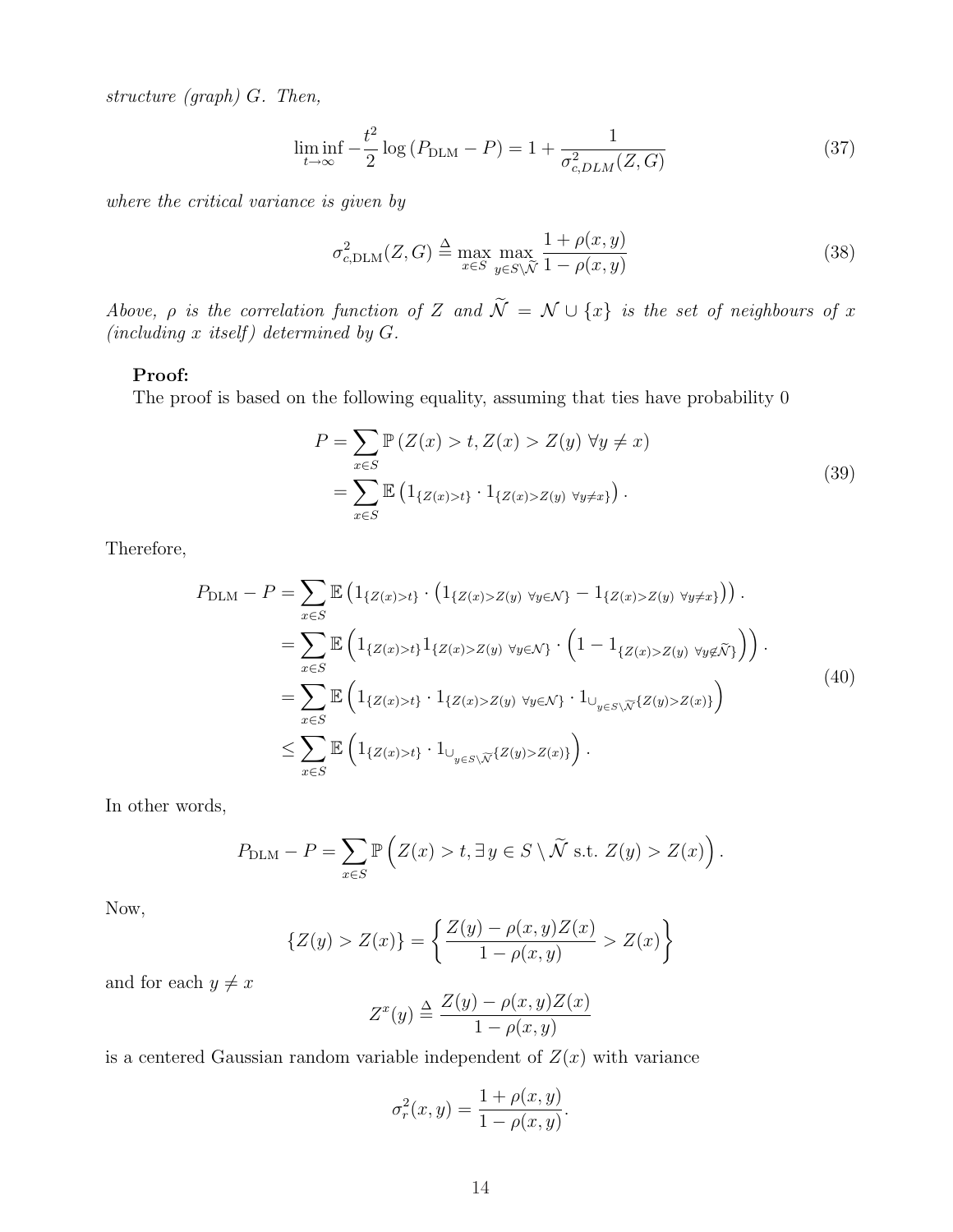Therefore, the random field  $(Z^x(y))_{y \in S \setminus \widetilde{\mathcal{N}}}$  is independent of  $Z(x)$  and

$$
P_{\text{DLM}} - P = \sum_{x \in S} \mathbb{P} \left( Z(x) > t, \exists y \in S \setminus \tilde{\mathcal{N}} \text{ s.t. } Z(y) > Z(x) \right)
$$
\n
$$
\leq \sum_{x \in S} \mathbb{P} \left( Z(x) > t, \exists y \in S \setminus \tilde{\mathcal{N}} \text{ s.t. } Z(y) > t \right)
$$
\n
$$
= \sum_{x \in S} \sum_{y \in S \setminus \tilde{\mathcal{N}}} \overline{\Phi}(t) \cdot \overline{\Phi}(t/\sigma_r(x, y))
$$
\n
$$
\leq N^2 \frac{1}{t^2} \exp \left( - \left( 1 + \frac{1}{\sigma_{c, \text{DLM}}^2(Z, G)} \right) \frac{t^2}{2} \right).
$$
\n
$$
(41)
$$

The last inequality is quite conservative as the number of neighbours whose variance achieves

$$
\sigma_{c,\text{DLM}}^2(Z,G) = \max_{x \in S} \max_{y \in S \backslash \tilde{\mathcal{N}}} \sigma_r^2(x,y)
$$

is typically much smaller than N.  $\Box$ 

The usefulness of this bound depends on a well-chosen  $G$ . For instance if  $G<sub>BON</sub>$  is a graph with N nodes and no edges, then  $P_{\text{DLM}} = P_{\text{BON}}$ , and the theorem says exponential rate of decay is given by the maximal off-diagonal entry in the correlation matrix of  $(Z(x))_{x\in S}$ . When the parameter space S consists of points of a regularly sampled lattice in  $\mathbb{R}^D$  with isotropic covariance function and edge lengths  $v$  then

$$
\sigma_{c,\text{DLM}}^2(Z, G_{\text{BON}}) = \frac{1 + \rho(v)}{1 - \rho(v)}.
$$

In order to beat Bonferroni then, one should choose G so that

$$
\sigma_{c,\text{DLM}}^2(Z,G) < \sigma_{c,\text{DLM}}^2(Z,G_{\text{BON}}).
$$

If S is as above and  $G_{NN}$  is the nearest neighbours graph with 2D neighbours then the critical variance is achieved at the 2nd nearest neighbours and

$$
\sigma_{c,\text{DLM}}^2(Z, G_{\text{NN}}) = \frac{1 + \rho(\sqrt{2}v)}{1 - \rho(\sqrt{2}v)}
$$

which is generally smaller than  $\sigma_{c,DLM}^2(Z, G_{\text{BON}})$  particularly when  $\rho$  is Gaussian as will be the case below.

In summary,  $P_{\text{DLM}}$  is exponentially sharper than  $P_{\text{BON}}$ . However, unlike  $P_{\text{XEC}}$  in the continuous setting, not all terms of  $P_{\text{DLM}}$  are exponentially sharp in general. By terms, we are referring to the terms in the inclusion-exclusion expansion

$$
\mathbb{P}\left(Z(x) > t, Z(x) > Z(y), \forall y \in \mathcal{N}\right)
$$
  
=  $\mathbb{E}\left(1_{\{Z(x) > t\}}\left(1 - 1_{\cup_{y \in \mathcal{N}}\{Z(y) > Z(x)\}}\right)\right)$   
=  $\mathbb{P}(Z(x) > t) - \sum_{y \in \mathcal{N}} \mathbb{P}(Z(x) > t, Z(y) > Z(x)) + ...$  (42)

The third order terms are of the form

$$
\mathbb{P}(Z(x) > t, Z(x) > Z(y), Z(x) > Z(w)).
$$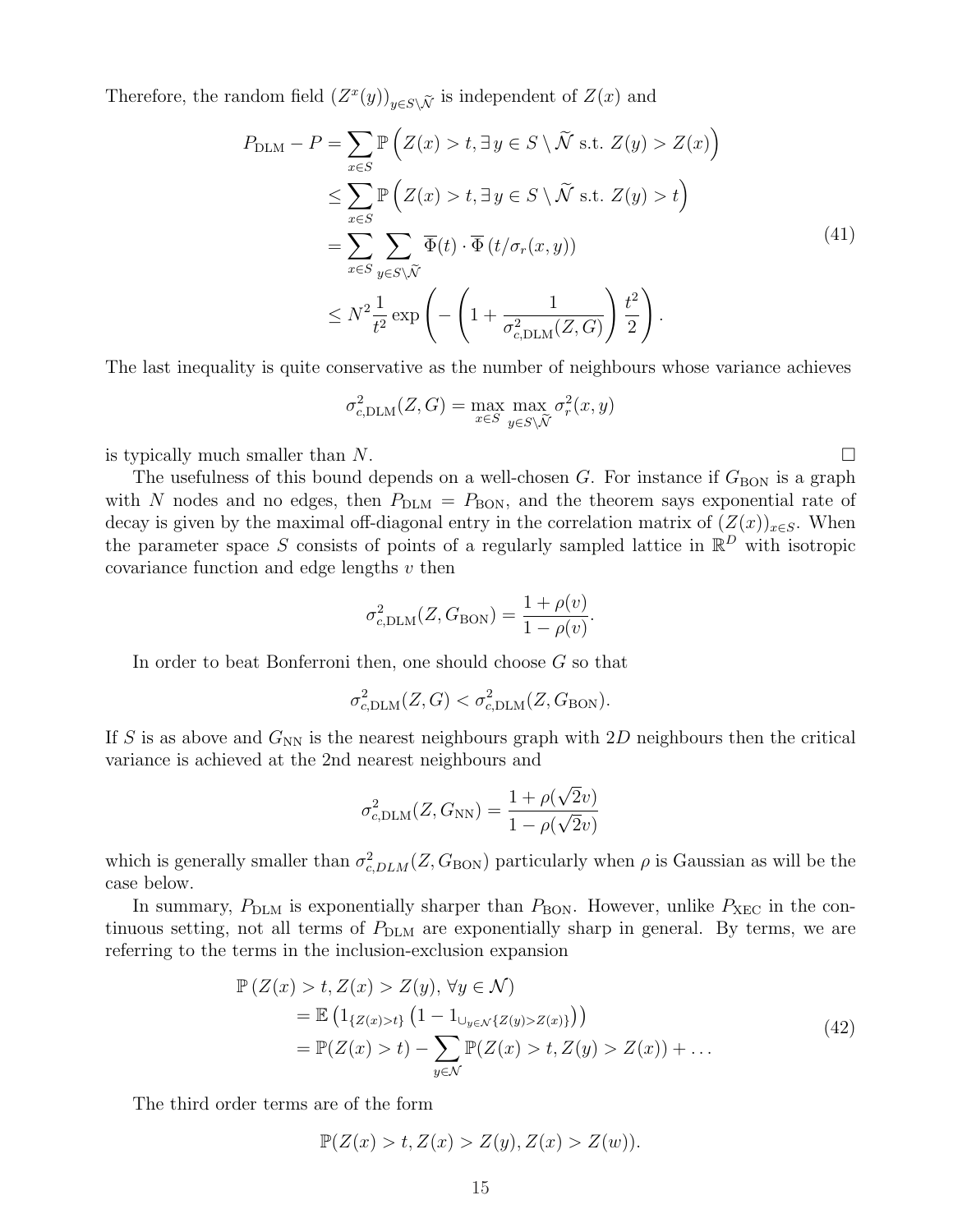If the covariance function is Gaussian and  $w$  and  $y$  are chosen along different axes then the above probability is exponentially of order

$$
\exp\left(-\left(1+\frac{2(1-\rho(v))}{1+\rho(v)}\right)t^2/2\right)
$$

and it can be easily verified that

$$
\frac{1+\rho(v)}{2(1-\rho(v))} < \sigma_{c,DLM}^2(Z, G_{\text{NN}}).
$$

Therefore, for  $v$  fixed, the third (and higher order) terms are exponentially smaller than the error  $P_{\text{DLM}} - P$ .

#### B Bounds for  $P_{\text{DLM}}$  for non-Gaussian spatial correlations

In this section we give precise conditions under which

$$
P_{\rm DLM} \leq \widehat{P}_{\rm DLM}
$$

when  $Z$  is the restriction of a stationary random field to  $S$  but its correlation function does not satisfy (23). For  $1 \leq d \leq D$ , let  $e_d$  be the unit step in axis direction d.

**Theorem B.1** Suppose that  $Z(x)$ ,  $x \in \mathbb{Z}^D$  is a zero-mean, unit variance stationary Gaussian random field. Define its nearest neighbour correlations

$$
\rho_d = \text{Cov}(Z(x), Z(x + e_d)), \qquad 1 \le d \le D
$$

and its second order nearest neighbour correlations

$$
\Sigma_{ij} = \max\left(\text{Cov}(Z(x \pm e_i), Z(x \pm e_j))\right), \qquad 1 \le i, j \le D.
$$

Suppose it is possible to define a random variable  $X \in [0,1]^D$  such that

$$
\mathbb{E}(X_d) = \rho_d = \rho \qquad 1 \le d \le D
$$
  

$$
\mathbb{E}(X_i X_j) \le \Sigma_{ij} \qquad 1 \le i, j \le D.
$$
 (43)

Then,

$$
P_{\text{DLM}} \le \widehat{P}_{\text{DLM}}.\tag{44}
$$

.

**Proof:** The proof is based on the following equality for  $P_{\text{DLM}}(x)$ , the contribution of an interior site  $x$  to  $P_{\text{DLM}}$ .

$$
P_{\text{DLM}}(x) = \mathbb{E}\left(\mathbb{P}\left(\max_{y=x \pm e_d} Z(y) \leq Z(x) \middle| Z(x)\right) 1_{\{Z(x) > t\}}\right)
$$

Suppose it is possible to construct an X and define  $\mathbb{P}_X$  to be the distribution of

$$
-\log(X) = (-\log(X_1), \ldots, -\log(X_d))
$$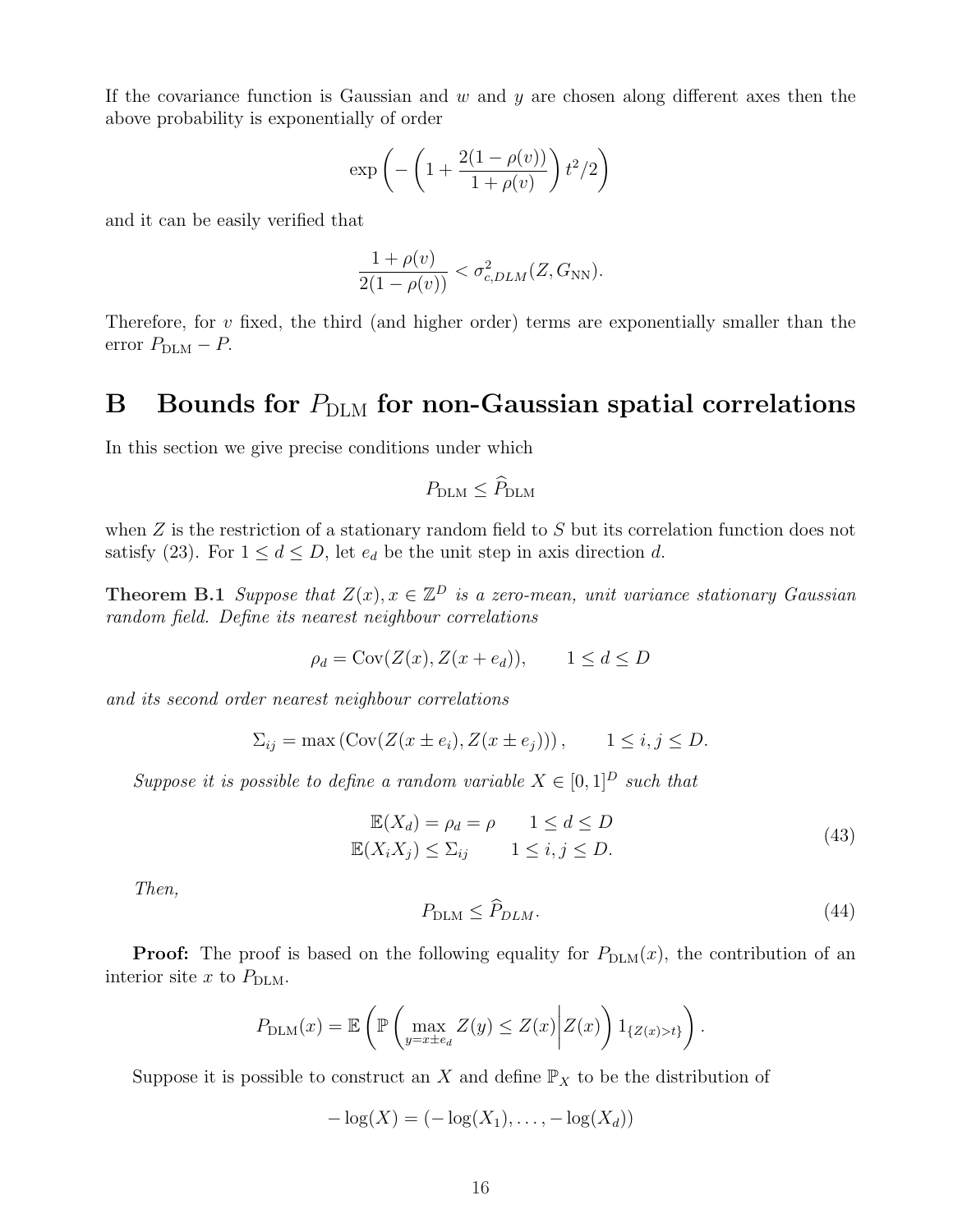on  $[0, +\infty)^D$  Let  $\widetilde{Z}(x)$  be a stationary random field on  $\mathbb{Z}^D$  with covariance function

$$
Cov\left(\widetilde{Z}(x), \widetilde{Z}(y)\right) = \int_{[0, +\infty)^D} exp\left(-\sum_{d=1}^d t_d (x_d - y_d)^2\right) d\mathbb{P}_X(t).
$$
 (45)

Our assumption (48) implies that

$$
Cov\left(Z(x \pm e_i), Z(x \pm e_j) \middle| Z(x)\right) \le \Sigma_{ij} - \rho^2 \le Cov(X_i, X_j) = Cov\left(\widetilde{Z}(x \pm e_d) \middle| \widetilde{Z}(x)\right)_{ij} \tag{46}
$$

with equality for the variances. Slepian's inequality then implies that

$$
\mathbb{P}\left(\max_{y=x\pm e_d} Z(y) \le Z(x) \middle| Z(x)\right) \le \mathbb{P}\left(\max_{y=x\pm e_d} \widetilde{Z}(y) \le \widetilde{Z}(x) \middle| \widetilde{Z}(x)\right),\tag{47}
$$

from which (49) follows. If equality holds in (46), then it is easy to see that equality holds.

¤

Remark: Stationarity can be relaxed somewhat above, however it is would still be necessary to assume that nearest neighbour correlations are identical over the whole search region in order to use Slepian's inequality (cf. Theorem 2.2.1 of Adler & Taylor, 2005). The condition on  $\Sigma_{ij}$ becomes local, i.e. for each x we must find a random variable X satisfying (48), though  $\rho$ cannot vary with  $x$ . The conclusion will likely also be an upper bound, unless equality in  $(48)$ can be achieved for every x.

Constructing such a random variable X may be non-trivial: for one thing,  $\Sigma$  must have nonnegative entries. Further, if Z is the restriction of a stationary process on  $\mathbb{R}^D$  to  $\mathbb{Z}^D$  then the conditions above essentially state that there must exist a probability measure  $\mathbb{P}_X$  on  $[0, +\infty)$ such that ¡ ¢

$$
Cov(x, y) = \rho(x - y) \ge M_X(-(x_1 - y_1)^2, \dots, -(x_D - y_D)^2)
$$

where

$$
M_X(t) = \mathbb{E}\left(\exp\left(\sum_{d=1}^D t_d X_d\right)\right)
$$

is the moment generating function of  $X \sim \mathbb{P}_X$ , or the Laplace transform of X.

**Corollary B.1** Suppose that  $Z(x), x \in \mathbb{Z}^D$  is a zero-mean, unit variance stationary Gaussian random field. Define its nearest neighbour correlations

$$
\rho_d = \text{Cov}(Z(x), Z(x + e_d)), \qquad 1 \le d \le D
$$

and suppose its second order nearest neighbour correlations have the following symmetry

$$
\Sigma_{ij} = \text{Cov}(Z(x + e_i), Z(x \pm e_j)), \qquad 1 \le i, j \le D.
$$

Suppose it is possible to define a random variable  $X \in [0,1]^D$  such that

$$
\mathbb{E}(X_d) = \rho_d \qquad 1 \le d \le D
$$
  

$$
\mathbb{E}(X_i X_j) = \Sigma_{ij} \quad 1 \le i, j \le D.
$$
 (48)

Then,

$$
P_{\text{DLM}} = \hat{P}_{\text{DLM}}.\tag{49}
$$

Proof: Since we are not interested in using Slepian's inequality, we can drop the restriction that  $\rho_d$  are identical which was necessary to establish that  $Z(x \pm e_d)$  and  $Z(x \pm e_d)$  have the same variance.  $\Box$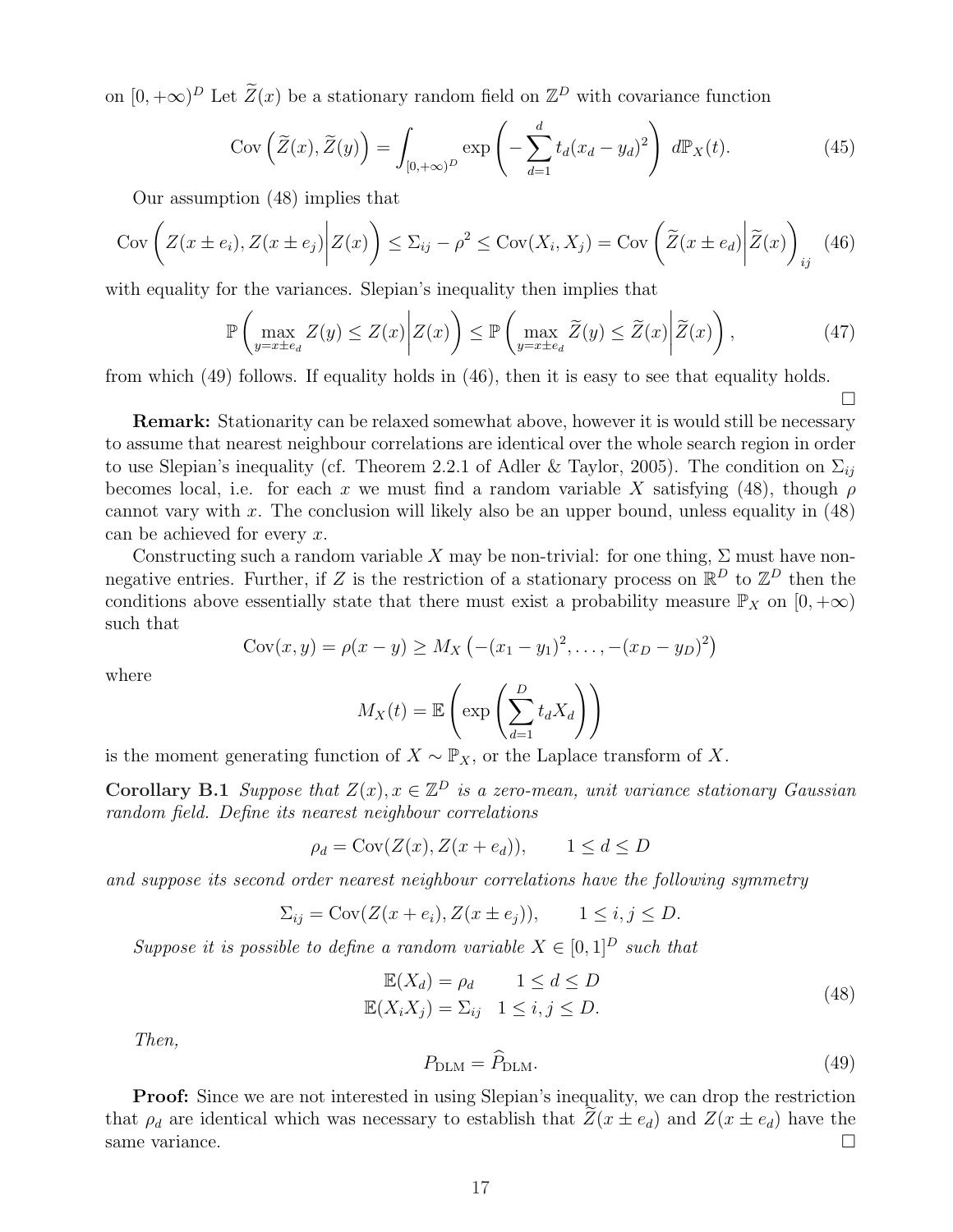#### C Non-lattice sampled data

In some cases the random field  $Z$  is not sampled on a lattice, but rather a triangulated surface S. In this case, each point can have differing numbers of neighbours and there is no natural correspondence between opposite pairs of edges, as in the lattice. However, the results of Section A still hold: if we can evaluate  $P_{\text{DLM}}$  for the graph based in the triangulation, we will generally have a bound that is exponentially sharper than Bonferroni. This implicitly assumes that connectivity of nodes in the triangulated surface is at least approximately related to the covariance of  $Z$ , which would be the case of  $Z$  is thought of as the restriction of an isotropic random field to the triangulated surface S. The results of Section A show that, even when it is possible to evaluate  $P_{\text{DLM}}$  not all terms in the expansion (42) are exponentially sharp. In fact, the only terms that were exponentially sharp were the terms

$$
\mathbb{P}(Z(x) > t, Z(y) > Z(x), y \in \mathcal{N})
$$
\n
$$
= \mathbb{P}(Z(x) > t, Z^x(y) > Z(x), y \in \mathcal{N})
$$
\n
$$
= \int_t^\infty \overline{\Phi}(z/\sigma_r(x, y)) \phi(z) \, dz \tag{50}
$$

This suggests an approximation of  $P_{\text{DLM}}$  including only the terms (50), i.e.

$$
P_{\text{DLM}} \approx N\overline{\Phi}(t) - \sum_{x \in S} \sum_{y \in \mathcal{N}} \int_t^{\infty} \overline{\Phi}(z/\sigma_r(x, y)) \phi(z) \, dz. \tag{51}
$$

However, this would not be a bound on P. To remedy this we could include the next term in the inclusion exclusion expansion

$$
\sum_{x \in S} \sum_{y,w \in \mathcal{N}, y \neq w} \mathbb{P}\left(Z(x) > t, Z(y) > Z(x), Z(w) > Z(x)\right) \tag{52}
$$

yielding a final upper bound

$$
P_{\text{DLM}} \leq N\overline{\Phi}(t) - \sum_{x \in S} \sum_{y \in \mathcal{N}} \int_{t}^{\infty} \overline{\Phi}(z/\sigma_r(x, y)) \phi(z) dz + \sum_{x \in S} \sum_{y, w \in \mathcal{N}, y \neq w} \int_{t}^{\infty} \left( \int_{[z,\infty)^2} \frac{e^{-\mathbf{w} \Sigma_{x,y,w}^{-1} \mathbf{w}^t/2}}{2\pi |\Sigma_{x,y,w}|^{1/2}} d\mathbf{w} \right) \phi(z) dz,
$$
\n
$$
(53)
$$

where

$$
\Sigma_{x,y,w} = \begin{pmatrix}\n\sigma_r(x,y) & \frac{\rho(y,w) - \rho(y,x)\rho(w,x)}{(1-\rho(y,x))(1-\rho(w,x))} \\
\frac{\rho(y,w) - \rho(y,x)\rho(w,x)}{(1-\rho(y,x))(1-\rho(w,x))} & \sigma_r(x,w)\n\end{pmatrix}.
$$
\n(54)

While this is indeed an upper bound for  $P_{\text{DLM}}$  and hence for P itself, the results of Section A suggest the added accuracy obtained by adding these terms is generally undetectable on an exponential scale. Unfortunately, as the mesh of the surface goes to 0, the approximation (53) does not approach  $P_{\text{XEC}}$  if  $D > 2$ .

With highly convoluted triangulations such as the cortical surface, it may be the case that the nearest point to a given node is not a neighbour of the given node. In the results of (Taylor et al., 2005), in the continuous setting, this is analagous to a "global overlap". To improve the accuracy of  $(53)$  it is likely a good idea to add such points to N.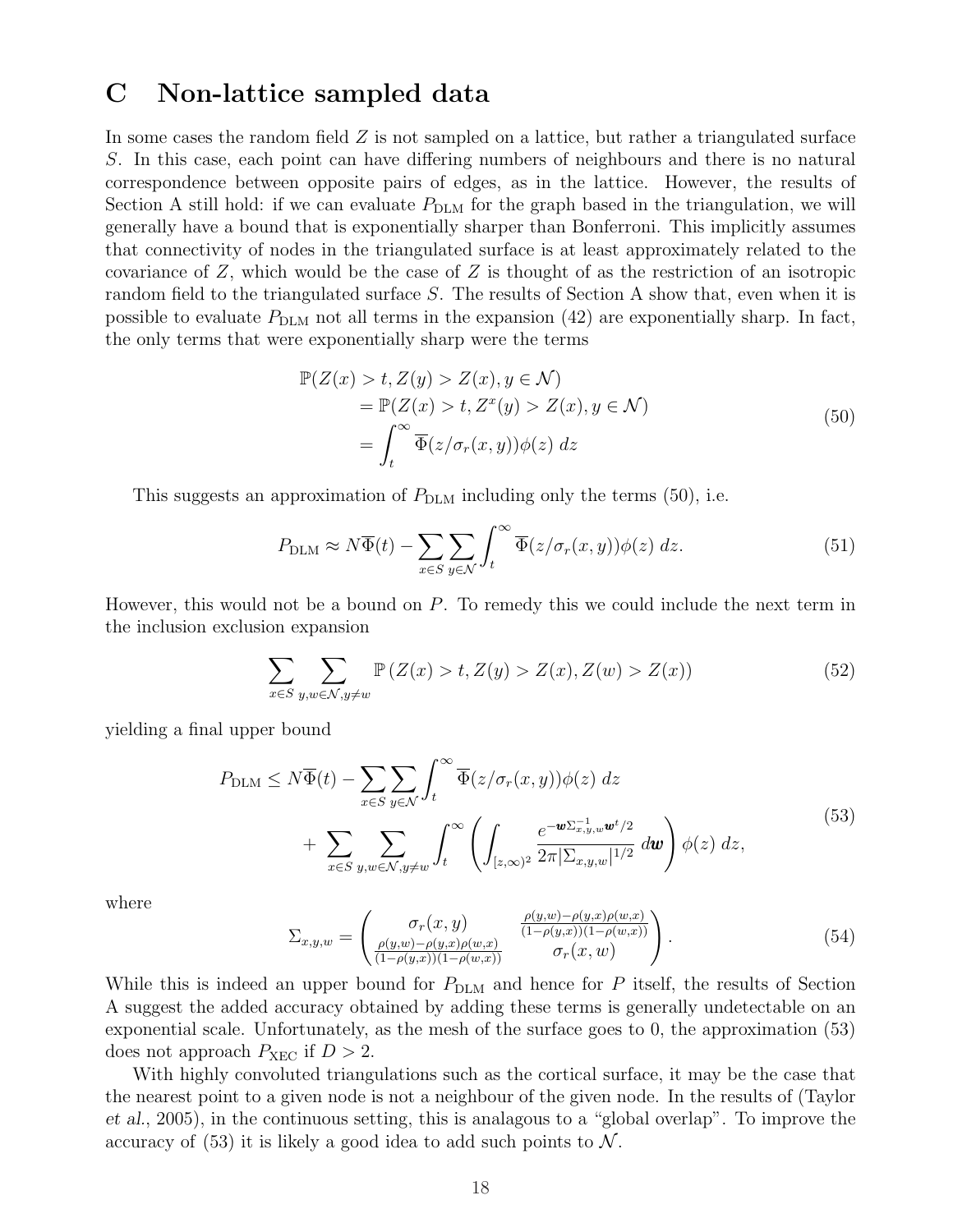#### References

Adler, R.J. (1981). *The geometry of random fields*. Wiley, New York.

- Adler, R.J. & Taylor J. E. (2005). *Random Fields and geometry.* In preparation. Preliminary versions of Chapters 1-13 available at http://www-stat.stanford.edu/~jtaylo/papers/
- Adolphs, R., Gosselin, F., Buchanan, T.W., Tranel, D., Schyns, P. & Damasio, A.R. (2005). A mechanism for impaired fear recognition after amygdala damage. Nature, in press.
- Chauvin, A., Worsley, K.J., Schyns, P.G., Arguin, M. & Gosselin, F. (2004). A sensitive statistical test for smooth classification images. Journal of Vision, accepted.
- Dohmen, K. (2000). Improved Bonferroni inequalities via union-closed set systems. *Journal* of Combinatorial Theory Series A, 92:61-67.
- Dohmen, K. (2003). Improved inclusion-exclusion identities and Bonferroni inequalities with reliability applications. SIAM Journal on Discrete Mathematics, 16:156-171.
- Dohmen, K. & Tittmann, P. (2004). Bonferroni-Galambos inequalities for partition lattices, Electronic Journal of Combinatorics, 11:R85.
- Forman, R (1998). Morse Theory for cell complexes. Advances in Mathematics, 134:90-145.
- Frackowiak, R.S.J., Friston, K.J., Frith, C., Dolan, R., Price, C.J., Zeki, S., Ashburner, J. & Penny, W.D. (2003). Human Brain Function. Academic Press, 2nd edition.
- Galambos, J. & Simonelli, I. (1996). Bonferroni-type inequalities with applications. Springer Series in Statistics, Probability and Its Applications, Springer-Verlag, New York, 1996.
- Gosselin, F. & Schyns, P.G. (2001). Bubbles: a technique to reveal the use of information in recognition. Vision Research, 41:22612271.
- Grable, D.A. (1993). Sharpened Bonferroni inequalities. *Journal of Combinatorial Theory*, Series B, 57:131137.
- Hothorn, T. & Lausen, B. (2003). On the exact distribution of maximally selected rank statistics. Computational Statistics and Data Analysis, 43:121137.
- Hunter, D. (1976). An upper bound for the probability of a union. *Journal of Applied* Probability, 13:597603.
- Kounias, E.G. (1968). Bounds for the probability of a union of events, with applications. Annals of Mathematical Statistics, 39:21542158.
- Kwerel, S.M. (1975). Most stringent bounds on aggregated probabilities of partially specified dependent probability systems. Journal of the American Statistical Association, 70:472479.
- Lewiner T, Lopes H, Tavares G (2004). Applications of Forman's discrete Morse Theory to topology visualization and mesh compression. IEEE Transactions on Visualization and Computer Graphics 10:499-508.